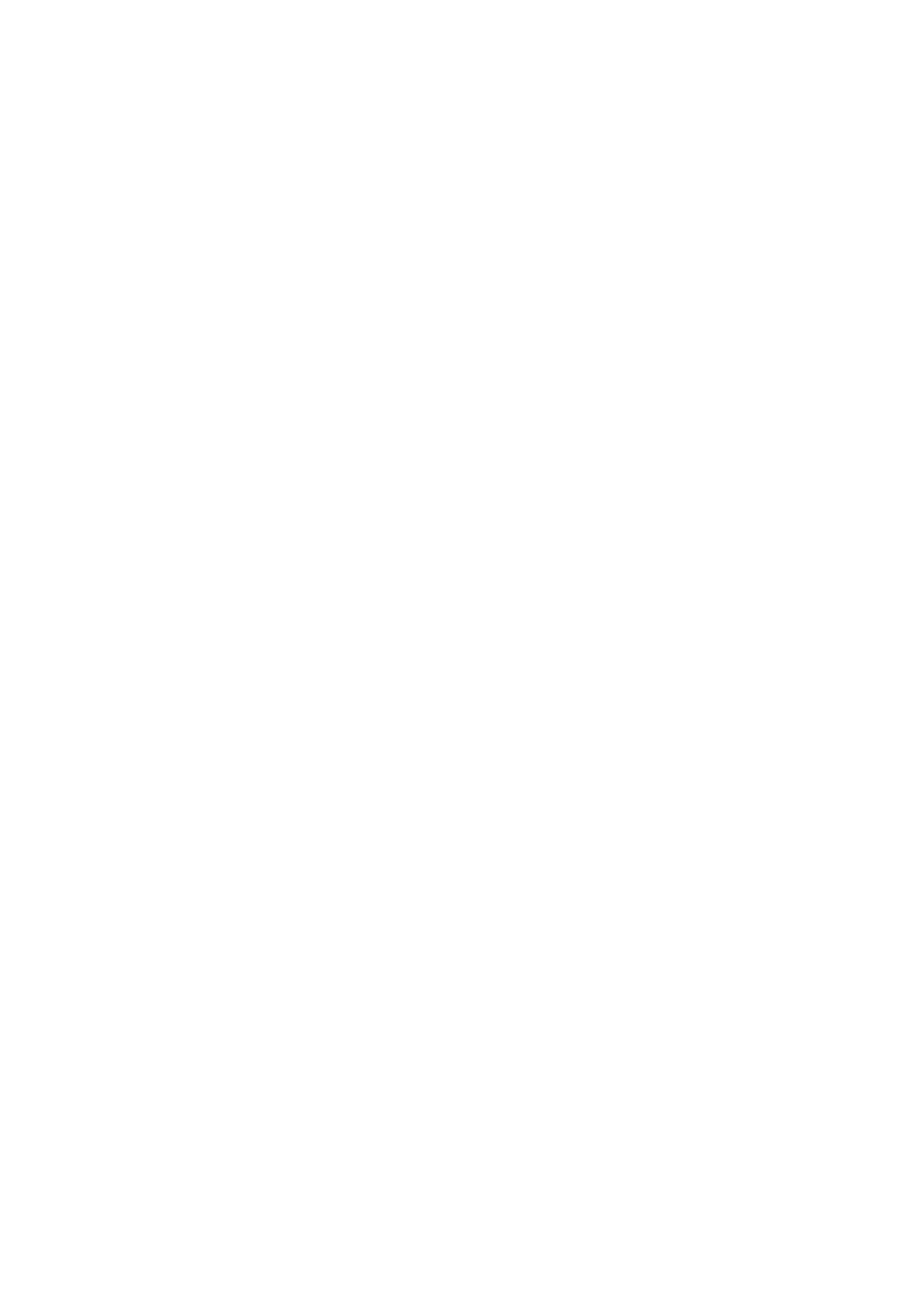Learning and Teaching with Geomedia

Edited by

## Thomas Jekel, Eric Sanchez, Inga Gryl, Caroline Juneau-Sion and John Lyon

# **CAMBRIDGE SCHOLARS** PUBLISHING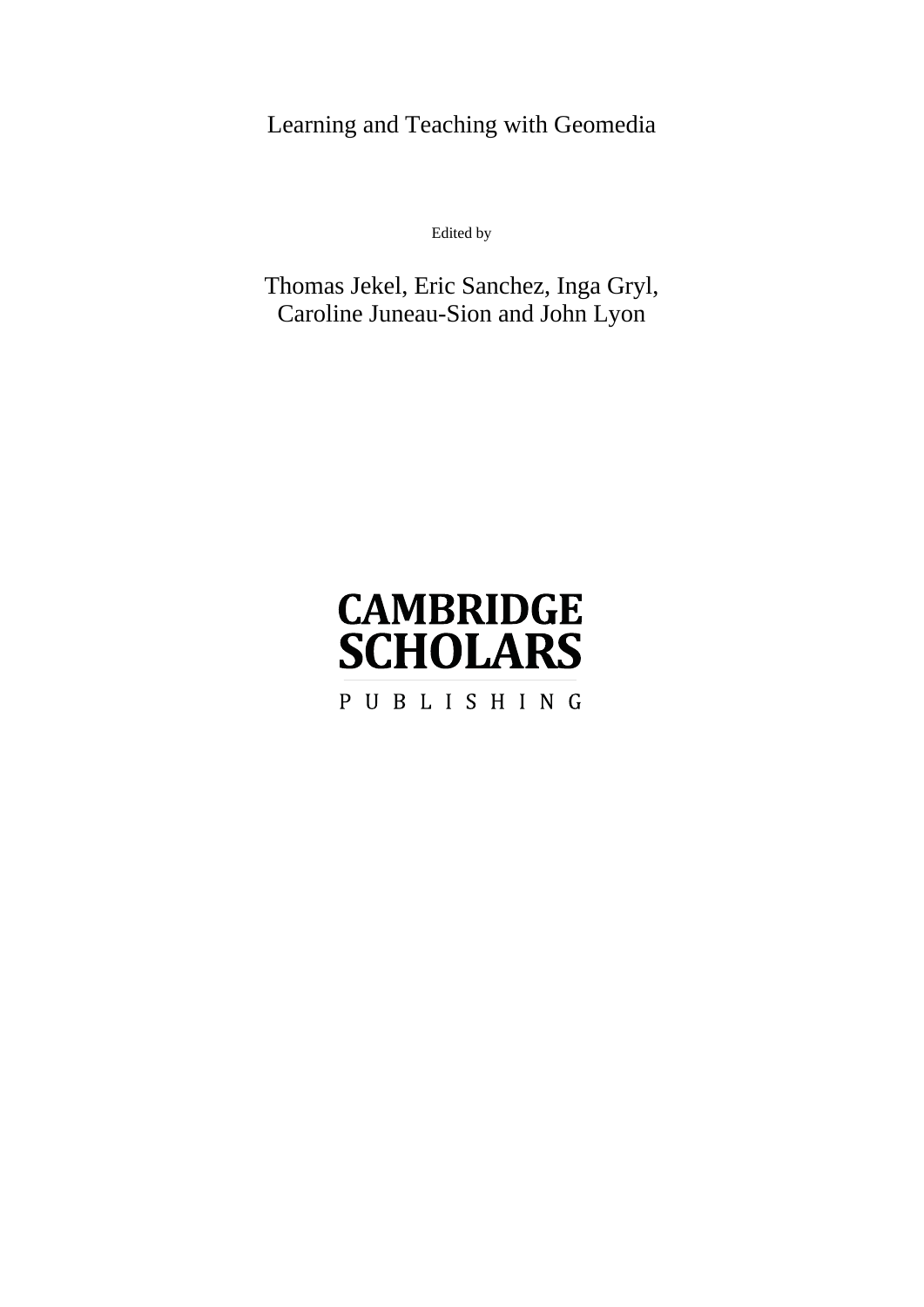Learning and Teaching with Geomedia, Edited by Thomas Jekel, Eric Sanchez, Inga Gryl, Caroline Juneau-Sion and John Lyon

This book first published 2014

Cambridge Scholars Publishing

12 Back Chapman Street, Newcastle upon Tyne, NE6 2XX, UK

British Library Cataloguing in Publication Data A catalogue record for this book is available from the British Library

Copyright © 2014 by Thomas Jekel, Eric Sanchez, Inga Gryl, Caroline Juneau-Sion, John Lyon and contributors

All rights for this book reserved. No part of this book may be reproduced, stored in a retrieval system, or transmitted, in any form or by any means, electronic, mechanical, photocopying, recording or otherwise, without the prior permission of the copyright owner.

ISBN (10): 1-4438-6213-4, ISBN (13): 978-1-4438-6213-4

Work on this publication has been co-funded by the LLP-Comenius network digital-earth.eu (510010- LLP-1-2010-1-AT -COMENIUS-CNW) funded by the European Commission:

This publication reflects the views only of respective project members and other contributing authors, and the Commission can not be held responsible for any use which may be made of the information contained therein.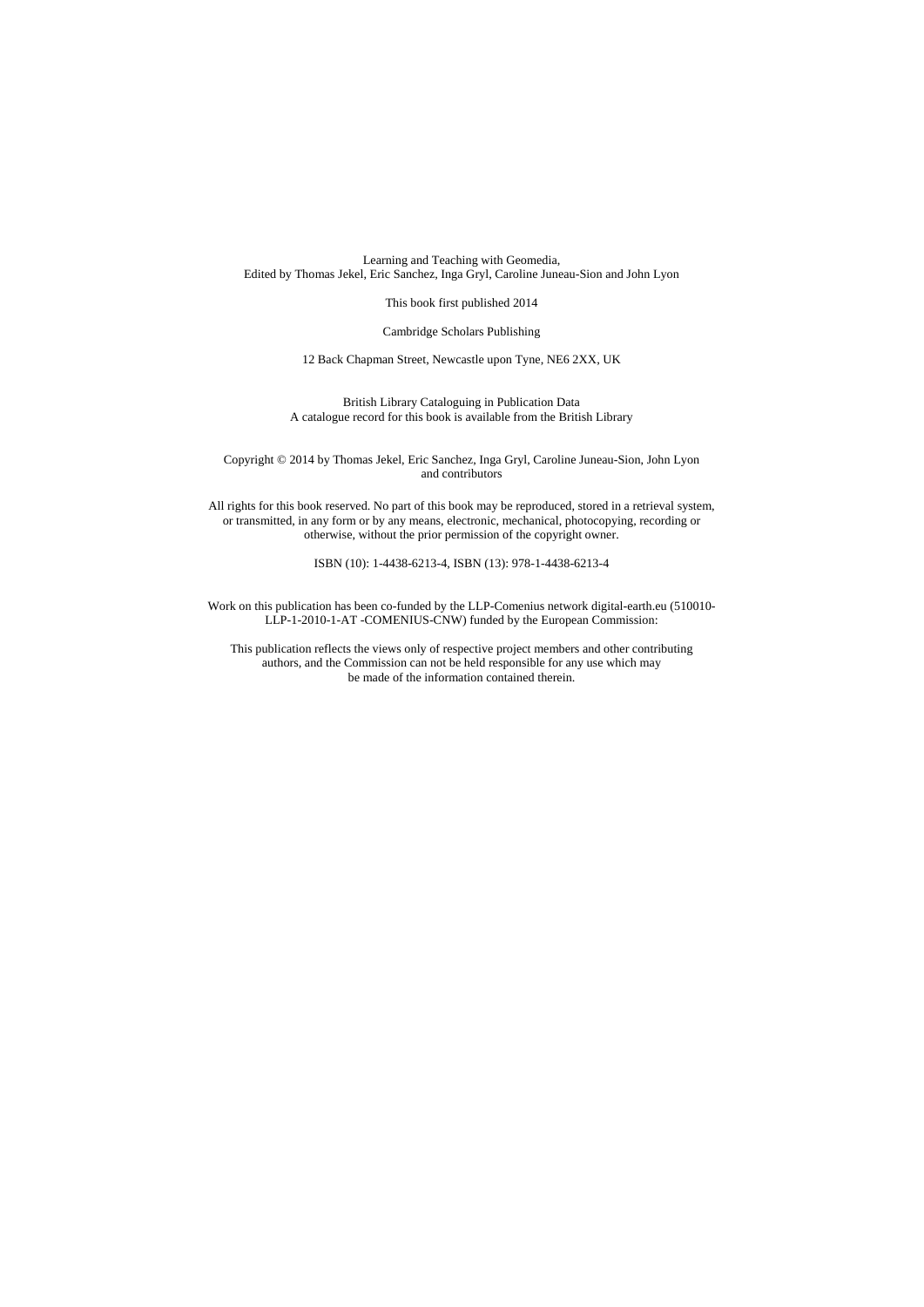## TABLE OF CONTENTS

| Part One: GISociety and Geomedia Education                                                                                           |
|--------------------------------------------------------------------------------------------------------------------------------------|
| Technological Foundations for the GISociety<br><b>Josef Strobl</b>                                                                   |
| Everyday Geomedia Use and the Appropriation of Space<br><b>Florian Fischer</b>                                                       |
| <b>Educational Uses of Geomedia</b><br>Inga Gryl, Eric Sanchez, Thomas Jekel, Caroline Jouneau-Sion,<br>John Lyon and Steffen Höhnle |
| Part Two: Learning and Teaching with Geomedia. Selected Learning<br><b>Environments</b>                                              |
| Teaching and Learning with Geocaching<br>Giovanni Donadelli and Lorena Rocca                                                         |
| Collecting Geo-Data to Support Classroom Field Studies<br>Joseph J. Kerski and Thomas R. Baker                                       |
| Learning World Agriculture with Google Earth and FAOSTAT<br>Ülle Liiber, Jüri Roosaare and Vaike Rootsma                             |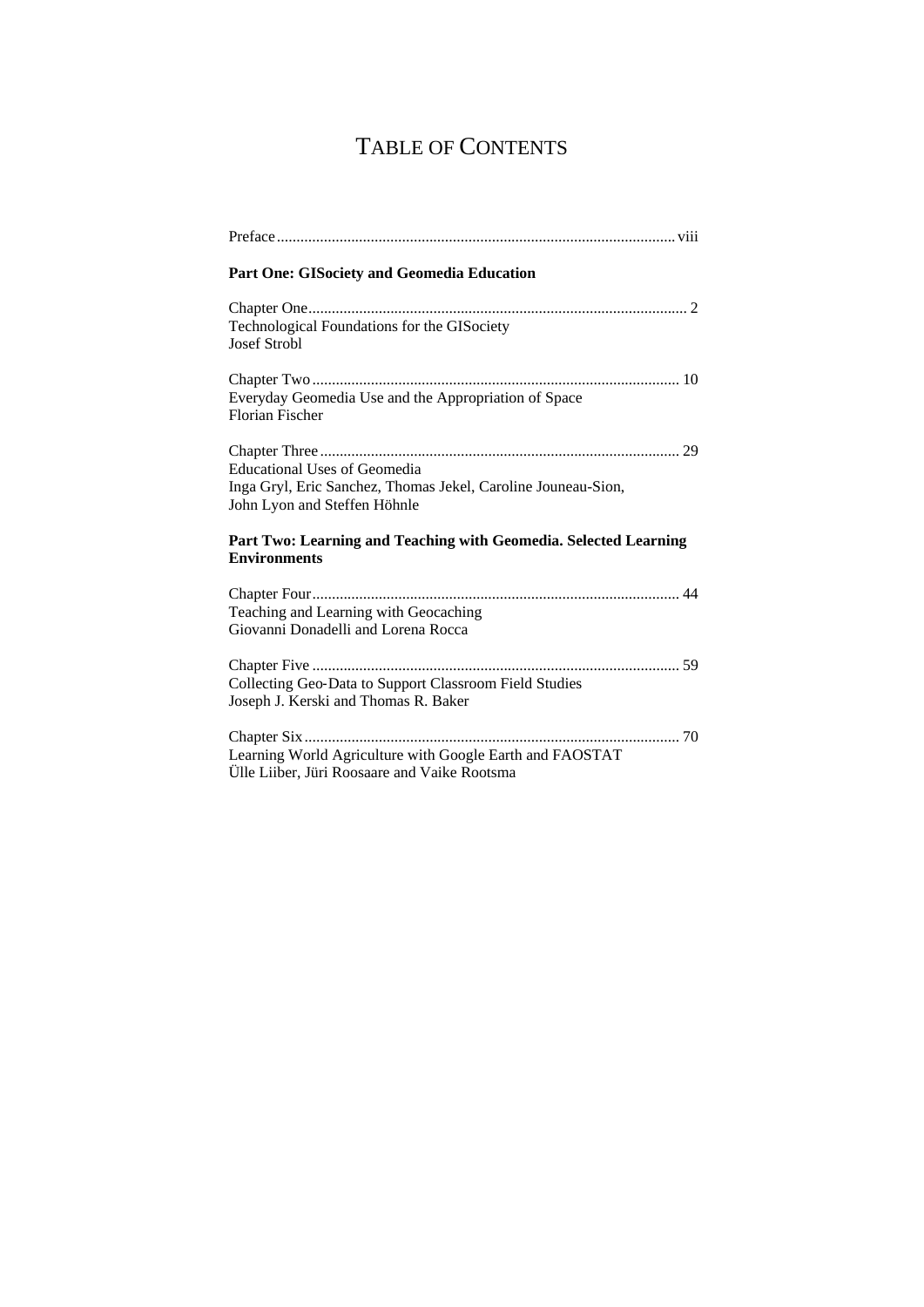| Application of Virtual Field Trips in Teacher Training and Geography<br><b>Classes</b><br>Alexandra Budke                                                             |
|-----------------------------------------------------------------------------------------------------------------------------------------------------------------------|
| Floods: Dealing with a Constant Threat<br>Roland Goetzke, Henryk Hodam, Andreas Rienow and Kerstin Voß                                                                |
| Using a Participatory Modeling Approach with GIS: Which Perspectives<br>for Sustainable Development Education?<br>Sylvain Genevois and Cyrille Chopin                 |
| Effects of Traffic-Related Noise: A GIS-Supported, Problem-Oriented,<br>Spatial Analysis in the Local Area<br>Julian Bette, Steffen Höhnle and Jan Christoph Schubert |
| Making My Place in the World: Using Geomedia to Explore Place<br>and Community<br>Sue Bermingham and John Lyon                                                        |
| Using Mobile Devices and Geomedia for Analysing the Impact of Noise<br>in Everyday Student Space: A Playground Example<br>Jérôme Staub                                |
| 'See You': A Web-Based Approach for Teaching about GPS,<br>Map Analysis and Privacy to Secondary School Students<br>Hans-Jörg Stark                                   |
| Argumentation and Digital Geomedia: The Example of the Google<br>Earth-Layer 'Crisis in Darfur'<br>Detlef Kanwischer and Inga Gryl                                    |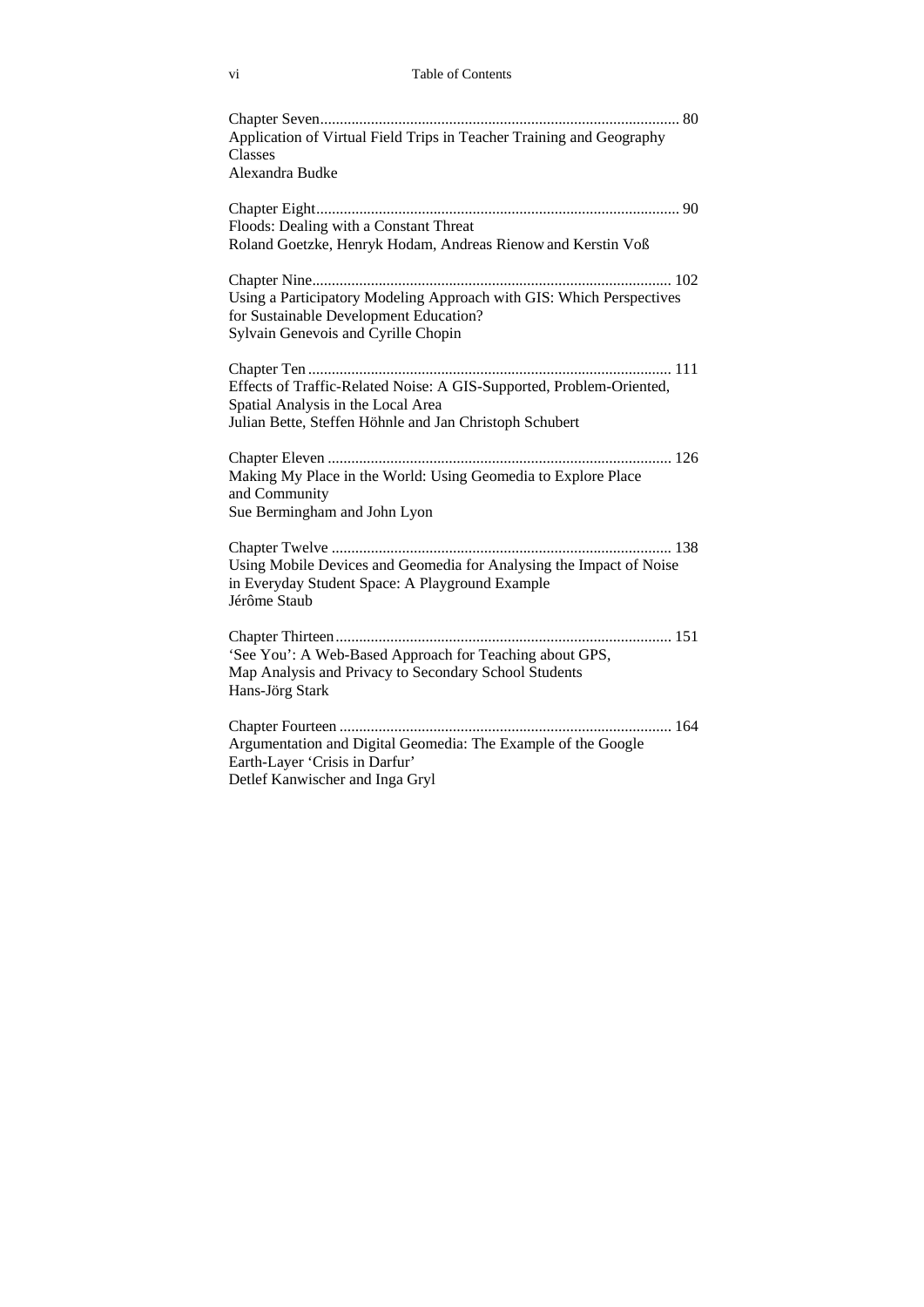| Learning and Teaching with Geomedia                                                                                                         | vii |
|---------------------------------------------------------------------------------------------------------------------------------------------|-----|
| Using a Visual Analytics Approach for Hypothesis-Generation<br>Thomas Jekel                                                                 |     |
| Using Geomedia for Collaborative Learning Environments:<br>The Example of Participatory Spatial Planning<br>Robert Vogler and Sabine Hennig |     |
| Playing with Geomedia to Understand the Complexity of the World<br>Eric Sanchez, Nicolas Kramar and Christelle Lison                        |     |
| A Four-Step Model of Participative Planning for Schools<br>Virpi Hirvensalo and Mika Sihvonen                                               |     |
|                                                                                                                                             |     |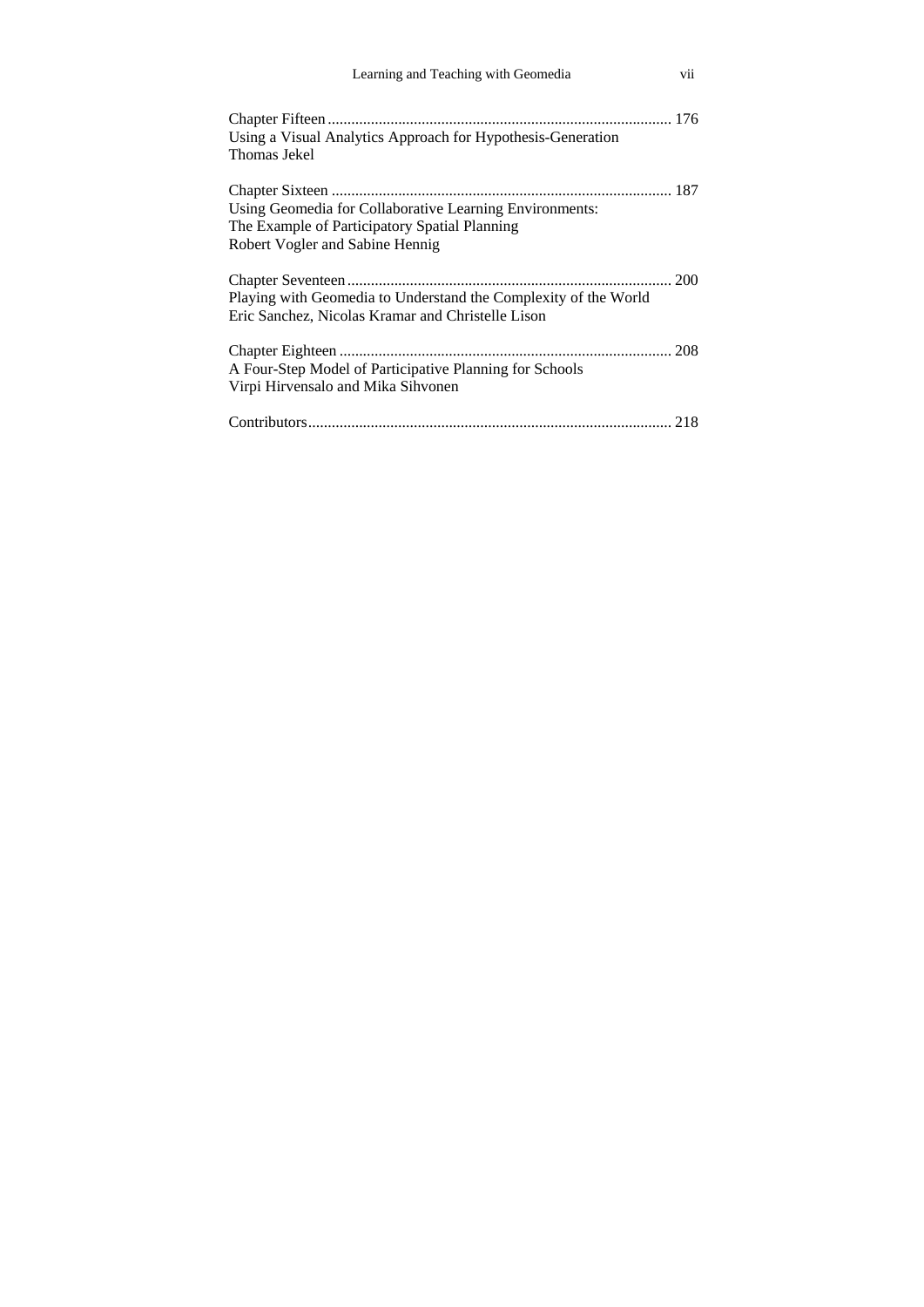### **PREFACE**

Our lives are thoroughly 'geomedialized'. Geomedia technologies that emerged and – particularly important – were popularized in the course of the last decade shape the opportunities we have to appropriate the world around us and to act within society. Global positioning systems, ubiquitous computing, web mapping in connection with remote sensing and the convergence of media contribute to a geoweb providing an increasingly powerful aspect of our everyday action in space. The use of these technologies is a very specific aspect of an emerging digital culture that our schools have to prepare for.

We receive news such as twitter messages, 'just in time, geo-localized' on digital globes. Web information is available everywhere, as is the cloud. Our lives can be recorded within social networks, visualized in a framework of time and space. We are guided in both the countryside and cities by GIS navigation systems. Our view of the city is extended by applications combining geo-localization, image recognition and web content, adding meaning to the things we see. The smartphone alerts us when we are near to certain sites, and spatial referencing offers the possibility of combining personal interests with spatial information. Apps synchronize geo-location with our personal timetable on a tablet providing the latest traffic and transport information for our current position. We know where our social network friends are and can arrange spontaneous (face-to-face) meetings. We produce spatial data by evaluating a restaurant we have visited, or simply, even without realizing it, by having been in an area while looking up a certain word in a search engine. Each photo taken with data glasses is uploaded while being enriched with various metadata. Finally, we can produce and design our own maps with user-friendly web mapping tools. In the end, we may encounter mixed realities enriched by digital and geolocalized data and a merging of real and virtual spaces.

In sum, we constantly consume and produce media which carries georeferenced information. In the context of this book, we refer to these kinds of media as 'geomedia'. Geomedia are not only cartographic media but also geo-tagged pictures and written descriptions of paths and places. Today, geomedia come with an enormous semantic field closely linked to web2.0, the Internet of social interaction. To be more concise, geomedia connects the web2.0 with the lifeworld by providing a reference to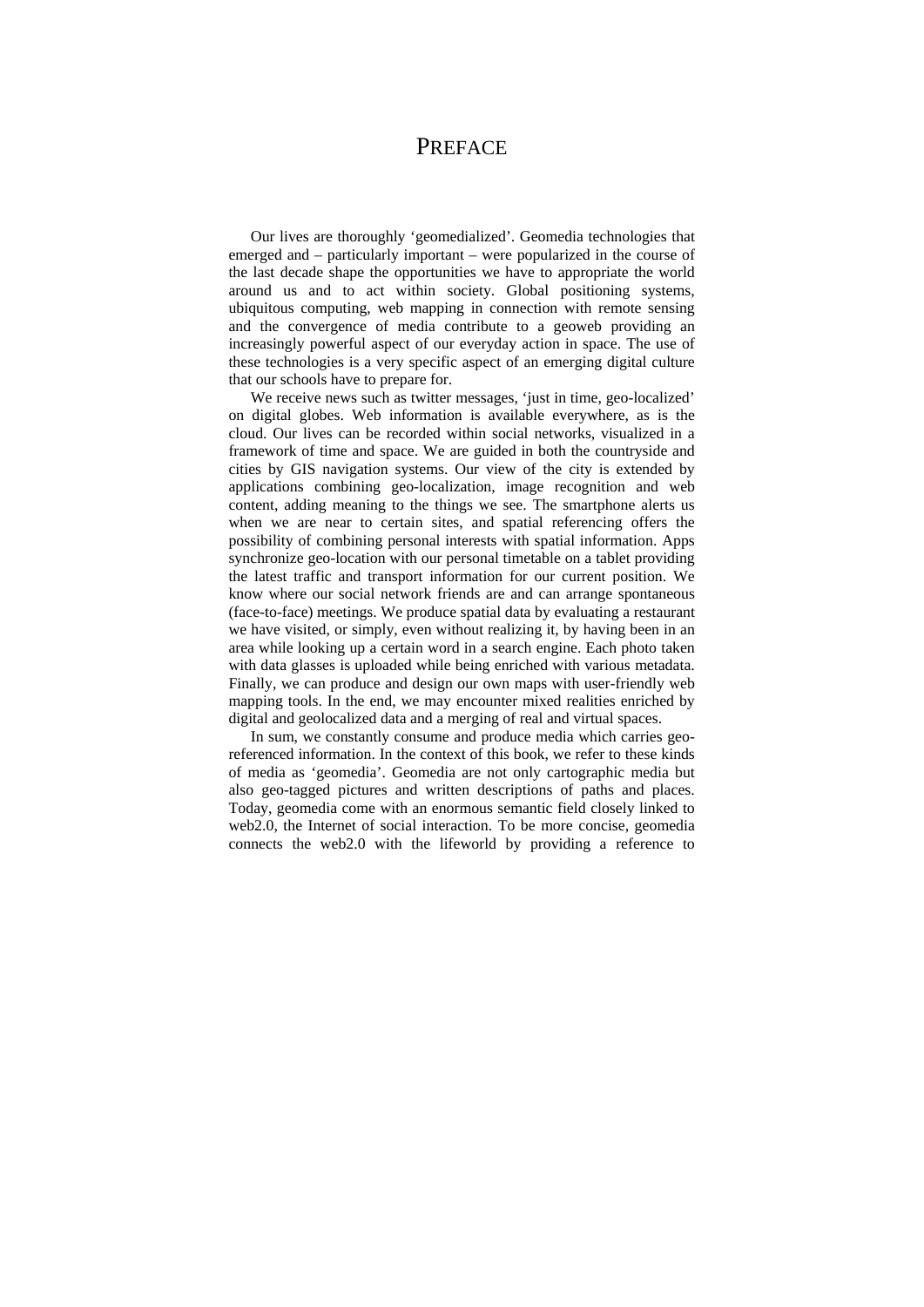physical human beings. The 'virtual world' of the web seems to belong to yesterday; the web of today clearly enriches our everyday lives. A renaissance of space and place foils the idea of overcoming space in a digital age. At the same time, geomedia and the resulting data sets are media of surveillance and control, of intrusion into intimacy and the use of very private spatial data for commercial aims, and these clearly change our concepts of privacy and culture as a whole. To conclude, geomedia are ever-present in everyday life; they shape action and encourage thinking and reasoning – and their use needs reflection and reflexivity.

Education has to enable students and teachers to come to terms with this development. This carries two main aims: learning to act with geomedia in everyday contexts, and utilizing geomedia to understand spatial problems in the domain of science. In other words, the geomedia society requires abilities and capabilities to utilize geomedia, as they are a central medium for learning, thinking and communicating about spaces, as well as for achieving and retaining power and influence over places. Participation in society therefore increasingly needs geomedia literacy. The task for geomedia education is, in a minor way, to teach technical skills; in a major way, it is to enable the mature and self-directed utilization of geomedia.

The aim of this book, therefore, is to support teachers and teacher trainers, through an overview of current technical, social and pedagogical approaches and through ready-to-use learning environments. The collection of learning environments utilizes geomedia to support learning and problem solving in the spatial domain. The book offers new ideas for implementing teaching strategies with geomedia that foster students' creativity and participatory abilities. It contributes to the education and empowerment of spatial citizens who are able to act in a complex, geomedialized world, while being adapted to it, but also constructing, shaping and reinventing it.

This book is an outcome of the digital-earth.eu project, an EU Comenius Multilateral Network that aims at the promotion of geomedia usage and teaching in schools. It is congruent with the network's purposes to share innovative best-practice examples to inspire and encourage transfer beyond national borders. This book unites contributions from researchers and practitioners from all over Europe. All learning environments are field-tested and transferable and provide the basic considerations and materials to be adapted by the reader.

The structure of this book is given by placing the learning environments (Part II) in a kind of continuum. It starts with simple technical aspects of mapping, and introduces the challenges of spatial thinking. These learning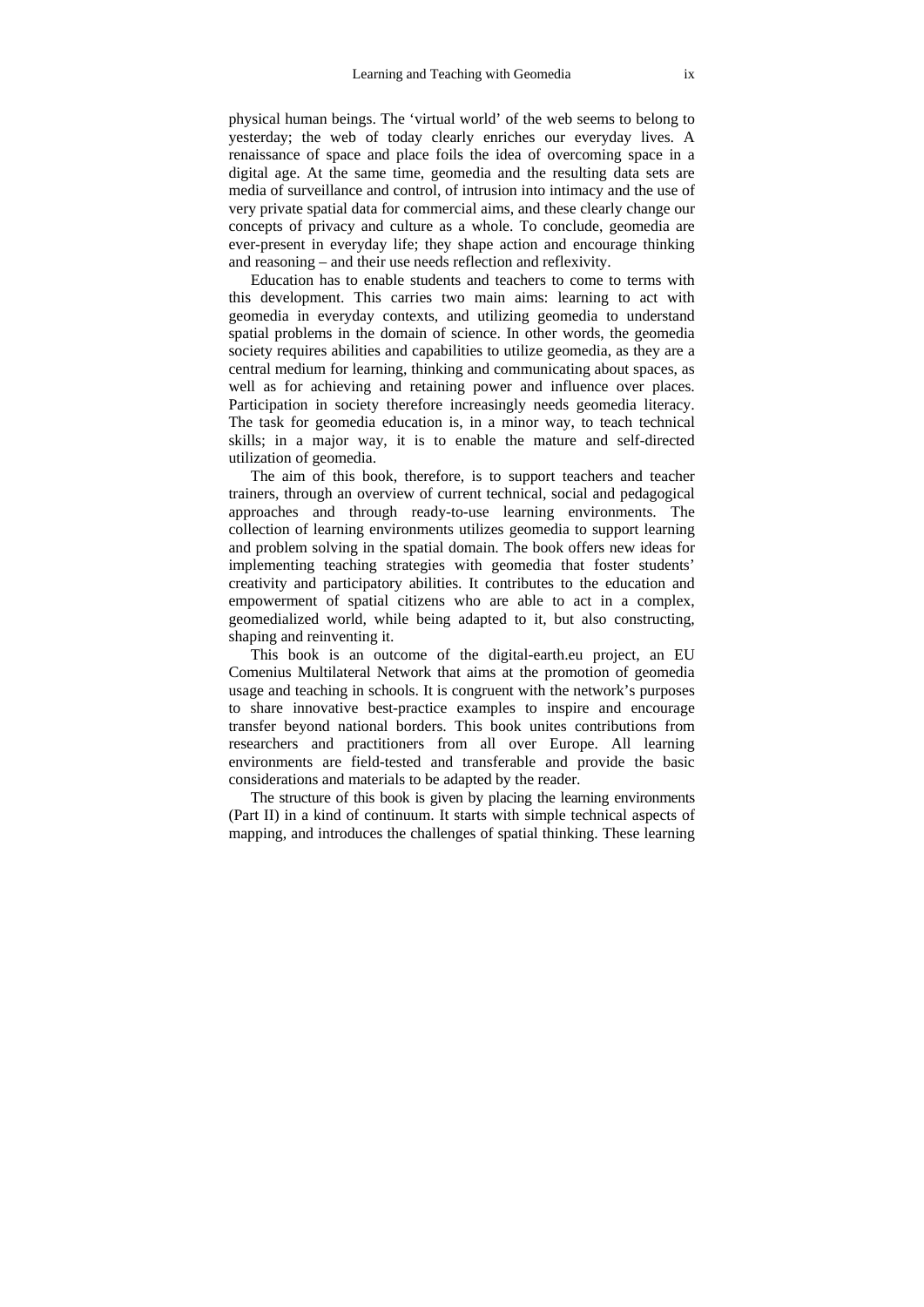#### x Preface

environments support consumption as well as map production abilities and capabilities, encompassing single-step analytical tasks leading to hypothesis construction, as well as exercises to collect, select and modify spatial data, to comment on visualizations and to design one's own. Further papers in this book address the necessity for the reflective and reflexive utilization of geomedia. Reflection refers to the deconstruction of societal discourses hidden in geomedia, a change of perspective that allows the evaluation of a geomedium's ability to handle a certain task or problem. Reflexivity relates to the capacity to produce conscious hypotheses by being aware of one's own construction of spatial scenarios based on medium, preconditions, and one's own interests, which prepares for conscious, mature and responsible communication with geomedia.

The book concludes with learning environments aiming at participation in society through geomedia. These environments refer to the expression of interests and broad communication and negotiation using geomedia in a web2.0 context and address citizenship competences, as described in Spatial Citizenship.

This order is not necessarily an order of complexity: each learning environment may be used in, or transferred to, different levels of achievement.

The book is framed by three introductory chapters to contextualize the learning environments (Part I). The first envisions the rapid technological development of geomedia; the second discusses the influence of geomedia on society, societal power-relations and the consequences for everyday action and decision making; the third discusses and illustrates the pedagogical background of learning with and about geomedia.

The editors hope that the book will help teachers to use the learning environments, adapt them to their classroom situations, and enhance them or build similar learning environments for their own teaching. The book should inspire teachers to experiment and creatively develop similar or altogether different learning environments, helping students to navigate more competently the emerging geoinformation society. The technology is there and easy to use, so teachers and teacher trainers are encouraged to contribute to geomedia education through their own approaches.

The editors strongly believe that this endeavour is not simply about adaptation to a new technology and its associated culture. We suggest that geomedia are helpful for our students to re-invent their world and society; they are not just a means of handling the given world. Geomedia in this case become a medium of empowerment for young people to actively design their worlds.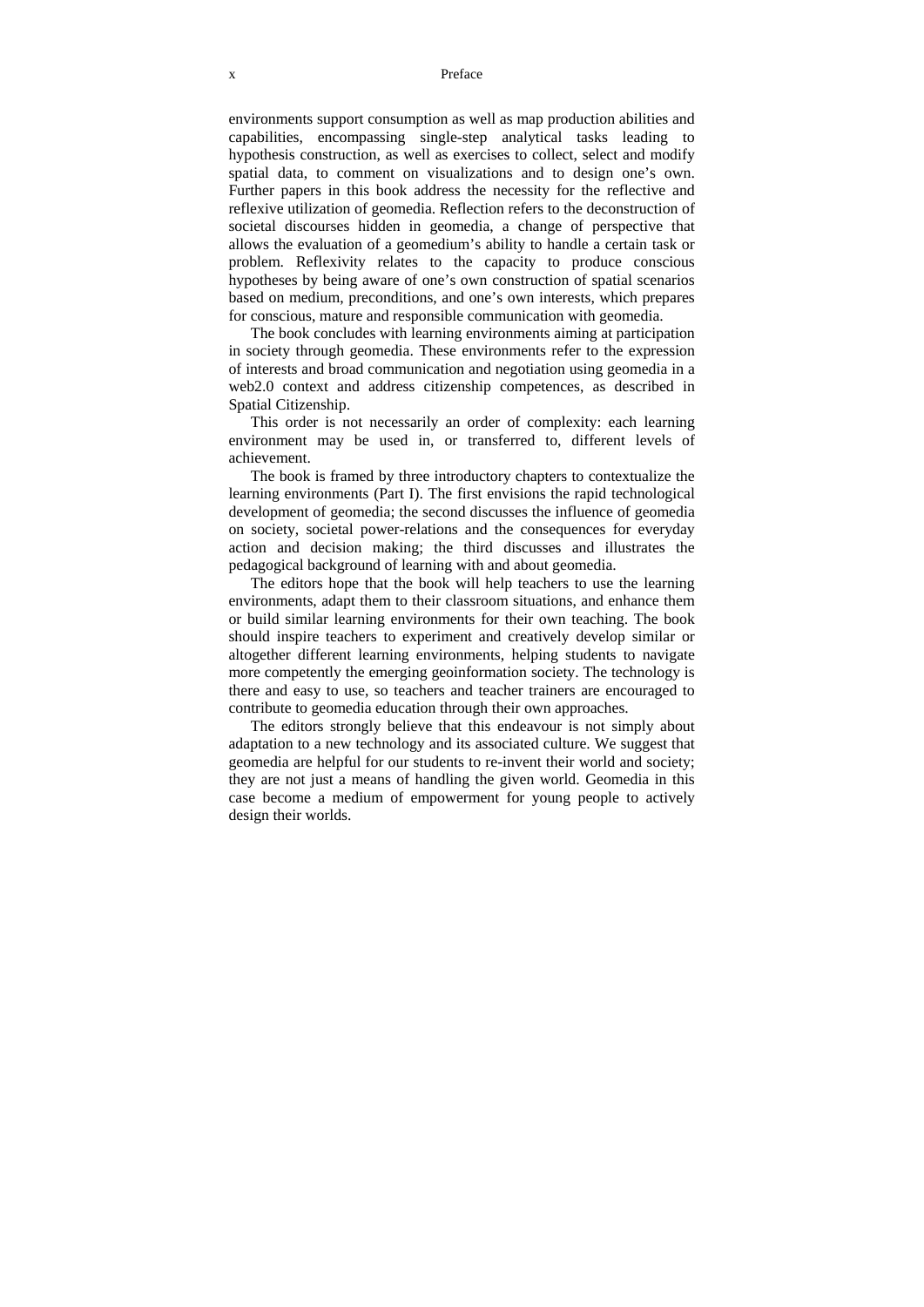The editors are indebted first to the authors who have borne with them through delays in the process. All of the papers underwent several rounds of review, and even so, we could not publish all papers on offer. Beyond the editorial team, Nicole Ferber (Salzburg) has been incredibly helpful with all institutional issues at the coordinating institution of the digitalearth.eu network, as well as with the final version of the book. John Lyon did proofreading despite being always busy at the Geographical Association, Sheffield, UK. Mary Rigby (Glasgow) was amazingly helpful doing copyediting. Viola Geiger (Salzburg) expertly did the final formatting with help from various staff at Cambridge Scholars Publishing.

During work on this book, four digital earth natives were born to members of the editorial team in late 2012 and early 2013, enlivening editorial meetings, and both hampering and inspiring our work: Camille, Anouk, Eleanor and Hannah.

We would like to dedicate the book to them.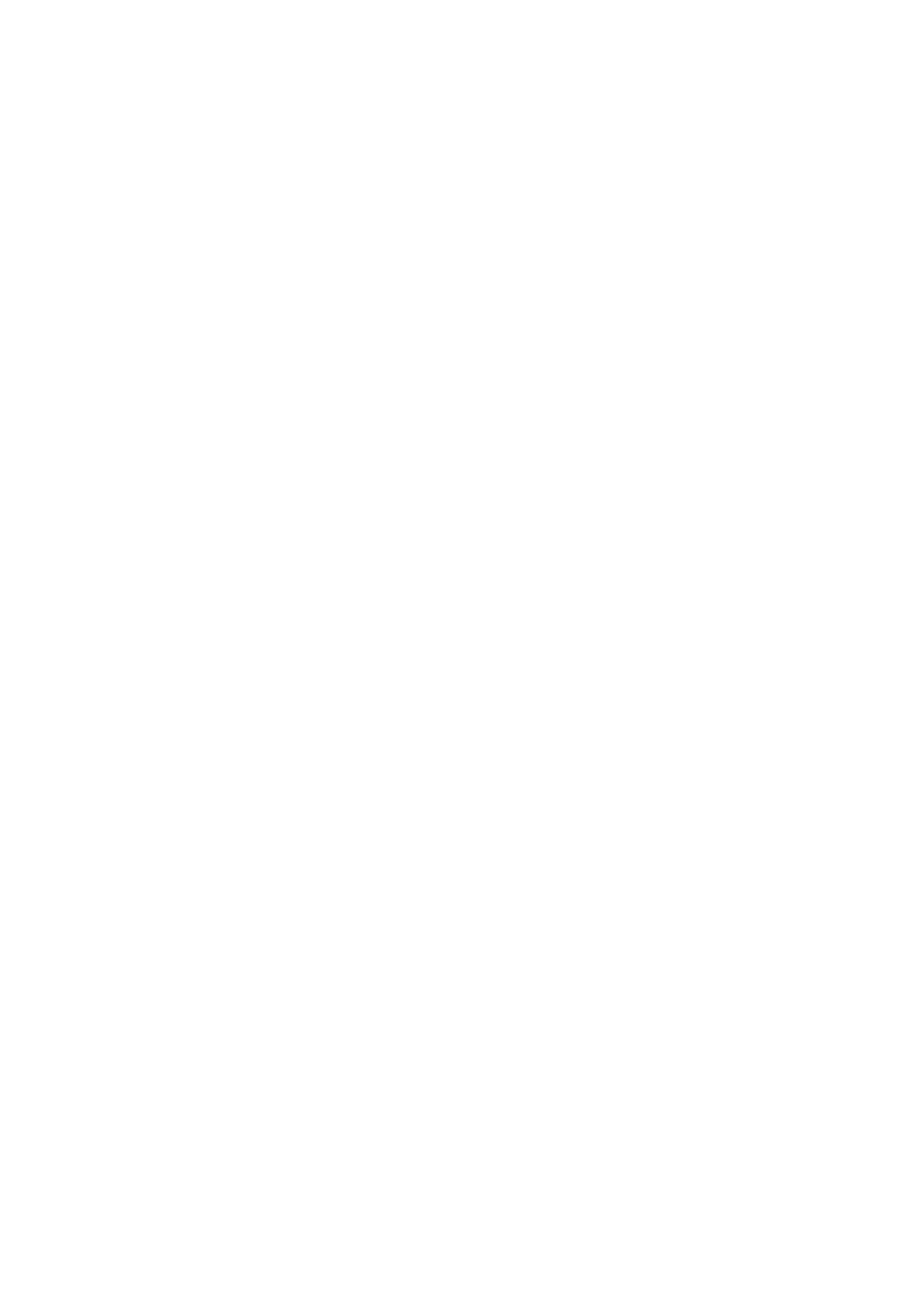## **PART ONE:**

## **GISOCIETY AND GEOMEDIA EDUCATION**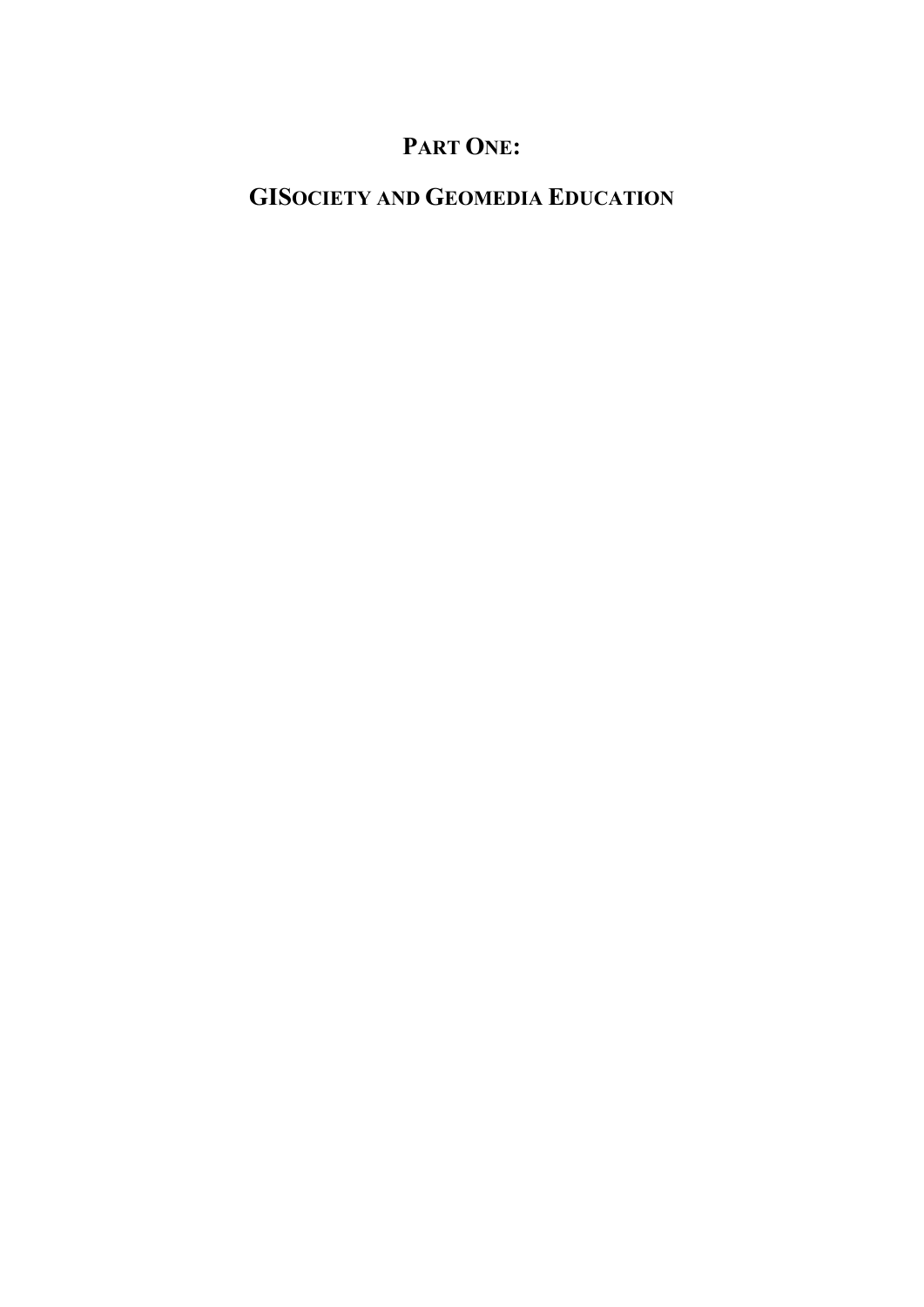### CHAPTER ONE

## TECHNOLOGICAL FOUNDATIONS FOR THE GISOCIETY

### JOSEF STROBL

#### **Abstract**

 Based on the observation that today's 'information society' is based increasingly on leveraging the added value of 'location', this chapter briefly explores some of the main technological foundations for this trend. It is demonstrated that a set of geospatial techniques, as well as general ICT trends highly relevant for location-based applications, are facilitating and sometimes driving the emergence of a highly spatially aware digital practice of personal, communal and societal interaction. These developments generate questions regarding required literacies, which should be considered essential components in teaching and learning processes.

#### **1 Introduction**

Society today is frequently labelled an 'information society' in an age of pervasive digital technologies. Megatrends are driving current developments. One of these is ubiquitous and permanent connectivity. Being 'always on (line)' was expected to make people less dependent on the operational contexts of a location, as was speculated in the 'Death of Distance' debate (*Economist*, 1995; Cairncross, 1997). Just as the Internet originally had a military background, the use of satellite signals for positioning triggered another megatrend – one of pervasive positioning.

As this technology moved into consumer electronics, it triggered the 'Revenge of Geography' discourse (*Economist*, 2003). Obviously, the information society did not turn its citizens into location agnostics, but rather led to the contrary, the dominance of 'where'. Perhaps triggered by the uncoupling of communication from co-presence, bringing location into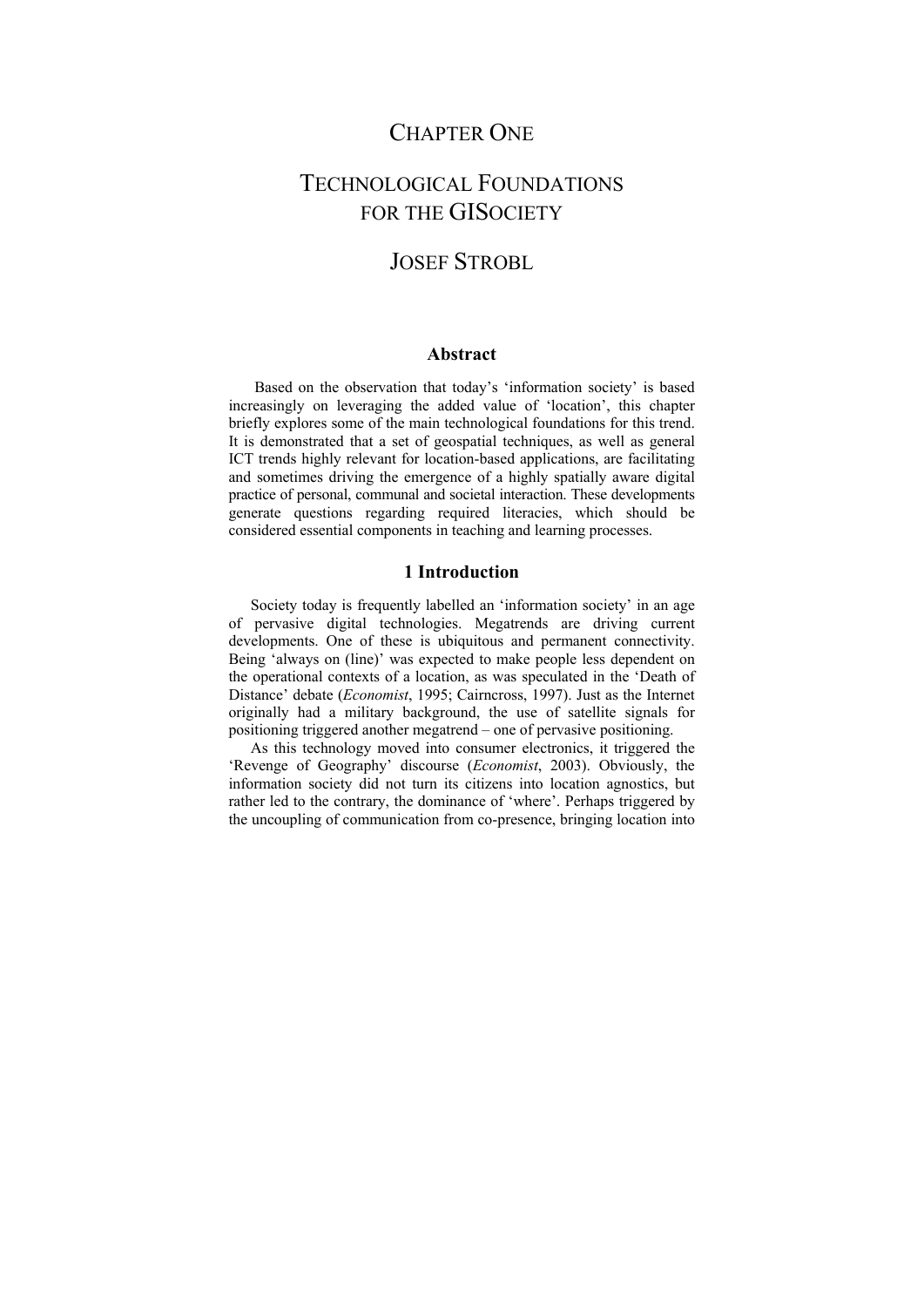the personal digital realm was urgently needed to balance the effects of telecommunication.

Thus the 'spatial turn' into a Geo-Information Society is obvious throughout its digital infrastructure, as well as in its daily workings. Very few tasks, interests and activities of a person are independent of location. Location is not only a measurable position; it defines what is around it by proximity and distance. Location very effectively serves as an integrator across all domains – database experts would consider position as a key facilitating 'spatial join' operation. This spatial integration across 'layers of information' or domains of interest effectively turns locations into places (Goodchild, 2011).

With the society's realm defined by spaces, and people invariably associated with places, the concept of a Geo-Information Society gains solid traction. To be a citizen in this society, a common set of knowledge, skills and qualifications is needed. Literacy and numeracy historically have been requirements for participation in a community. Digital literacy is generally accepted as the passport into the information society, and from a GISociety perspective a certain set of geospatial literacy elements will be required.

This can be loosely connected with the traditional map-reading skills which are required as a foundation to build spatial orientation and to complete certain spatial tasks such as navigation. From a somewhat broader perspective, an individual's general spatial awareness is the foundation for spatial thinking, which supports citizens in their participation in society.

Which competences and skills are required and which will (partially) replace traditional map reading and interpretation? While this question will be dealt with in subsequent chapters, it is clear that we are aiming for a convergence of education demand and technology supply: new technologies will emerge and offer opportunities, while only those which address a (maybe new) demand will be sustained in the longer term. Technology of course is not an end in itself, but it has in the past changed societies, and it will do so in the future.

From this perspective, several key geospatial technologies are explored regarding their impact on individual action and communication patterns, and thus on participation in societal behaviour. This can only be a snapshot of current developments, and an individual assessment of relevance. Nonetheless, any such *tour d'horizon* of geospatial technologies will demonstrate the dynamics of this field and the importance of considering its links with education.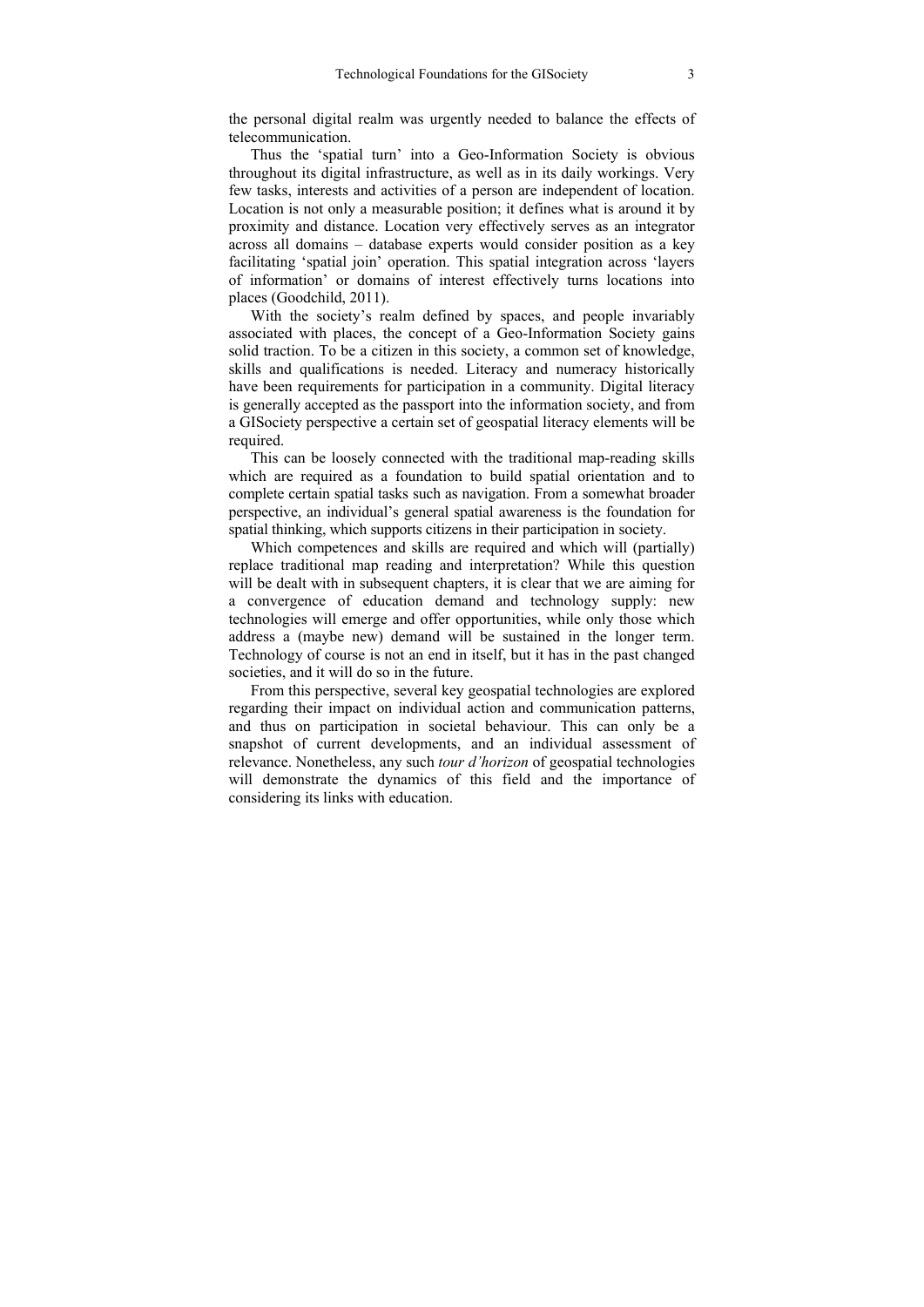#### **2 Key Technologies**

Innovation, be this in knowledge or in technologies, has always been a driving force in expanding the horizons of humankind – literally and metaphorically. Navigating and exploring the surface of our globe depended, and still depends, on the navigation technologies available to travellers. Enjoying and leveraging the benefits of a bird's-eye perspective require flight, which opened up the huge potentials of remote sensing. Societies worldwide today share far more similar traits than did the societies of our ancestors, based on communication technology and media reaching across the globe.

Today we use the term 'Geo-Information Society' partly to express the understanding that 'GIS' is not primarily a set of technologies, but more importantly creates societal dynamics around the concepts of place and space. Still, to understand and to explore a GI Society we need to look at (some of) the current technical developments facilitating and sometimes driving progress towards a spatially 'smart' society. What are the 'top 7' geospatial technologies most relevant for the general public and thus society at large?

**Universal positioning.** Knowing where we are at any given moment defines the starting point for navigation, defines distance and proximity, establishes a personal 'environment', and offers choices of what to do, who to meet and where to move. Easy access to Global Navigation Satellite Systems (GNSS) signals like GPS plays a central role, particularly as most of our personal devices such as smartphones and tablets work as receivers. The resulting 'pervasive positioning' of people, vehicles and other assets is at the core of permanent spatial awareness, using the idea of *where* to learn about *what* and *who*. It therefore comes as no surprise that technologists work hard to overcome the limitations of GNSS inside buildings, in urban canyons and underground. A range of solutions have been proposed, and some are being implemented, to keep track of location outside of the range of satellite signals: WiFi positioning and dead reckoning via acceleration are just two of the approaches currently addressing the need for pervasive positioning.

**Personal sensors.** Beyond positioning, the latest personal devices contain a growing number of sensors. The accelerometer in each smartphone is complemented by a digital compass and general attitude sensor, and other sensors that take readings for sound and light. Our personal devices are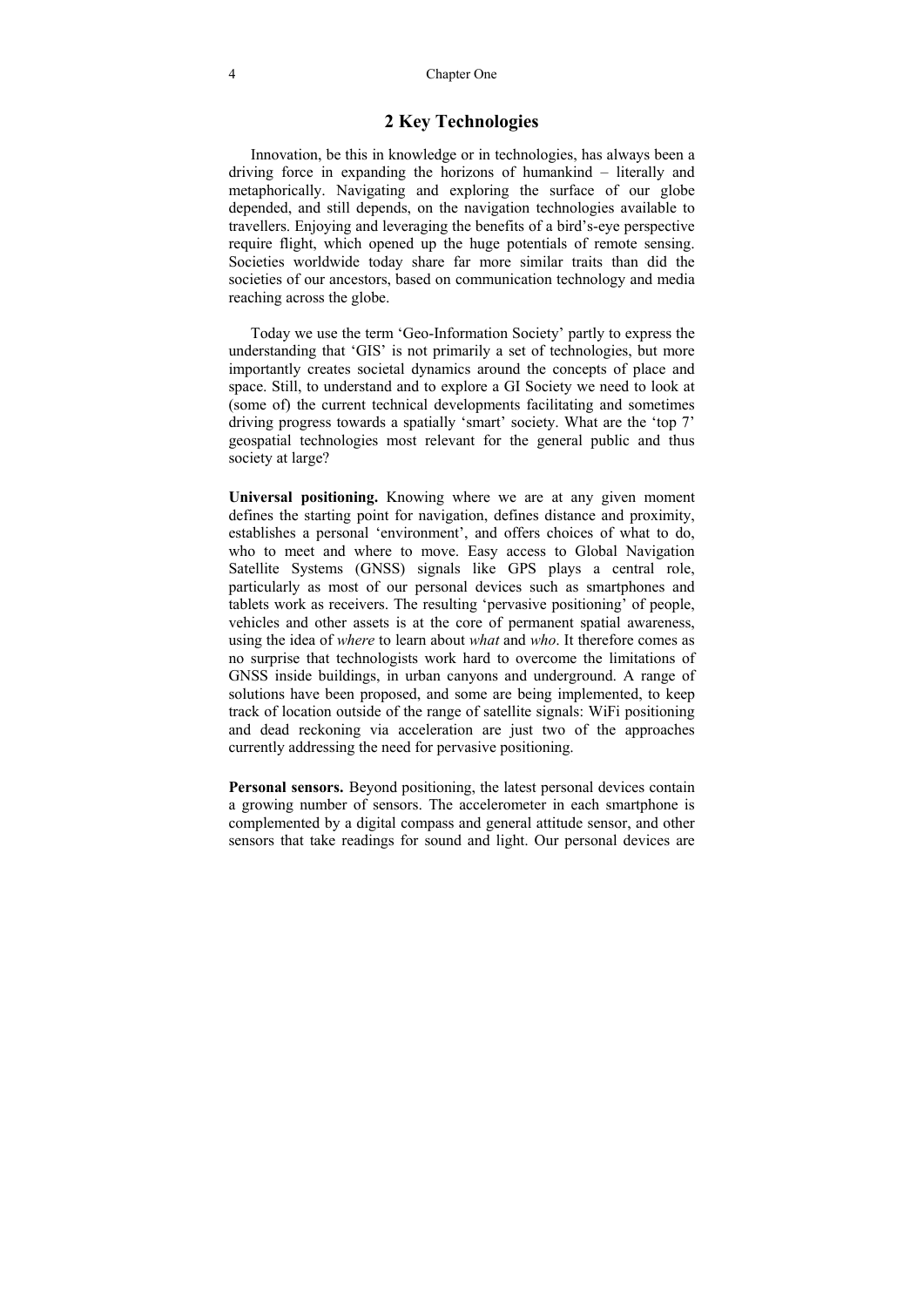increasingly powerful because they serve as sensor integration platforms with a strong communication back end. This in turn facilitates a contextenriched filtering of information: when driving fast, less local detail is shown on a map. When it is dark, different navigational cues are offered.

**Location-enabled apps.** When looking for a place to stay, a hotel booking app explores 'nearby' first. Other searches default to a 'minimum distance' criterion. The first law (or, rather, rule) of GISocietal applications is to 'act locally'; starting from the assumption that individual context defines the area of (potential) action (AoA). We will be assisted by many more, and sometimes perhaps rather obtrusive apps, using location to connect information from different sources – for better or worse.

**Augmented reality (AR).** At a 'local scale', within range of our visual information, data about what we can see is being directly fused into our visual channel of perception. This idea has been pioneered by heads-up displays on the flight decks of aeroplanes, and is now being taken to mass markets through Google's glasses. Every smartphone or tablet can serve as an AR device by switching on the camera, and annotating what we see. This might be helpful for tourists, but might perhaps be even more so for locals, replacing the rather cumbersome map interface in personal navigation.

**Perspective view.** Traditional maps, as 'flattened views', require significant abstraction of spatial orientation and message. Interestingly, we are now moving (back?) from the 'neutral', 'objective' presentation of spatial data in the same fashion for everyone – as on a standardized map – towards a subjective, individualized perspective, where everyone controls their own view. Mapping and cartography are evolving from a product-centric view into a communication science emphasizing individualized user interfaces. The observation point in a perspective view can be a person's current location (in this case, see AR), or is actively controlled to explore an area of interest from different angles. The reasons for the attractiveness of Google Earth's and similar interfaces are twofold: less abstraction, and more control for the viewer. Perspectives are closer to the everyday experience, make information more accessible. Thus maps are increasingly replaced with perspective views, even though some areas are obscured, scale changes with depth, and everyone's perspective is different: this all makes for a more personalized experience.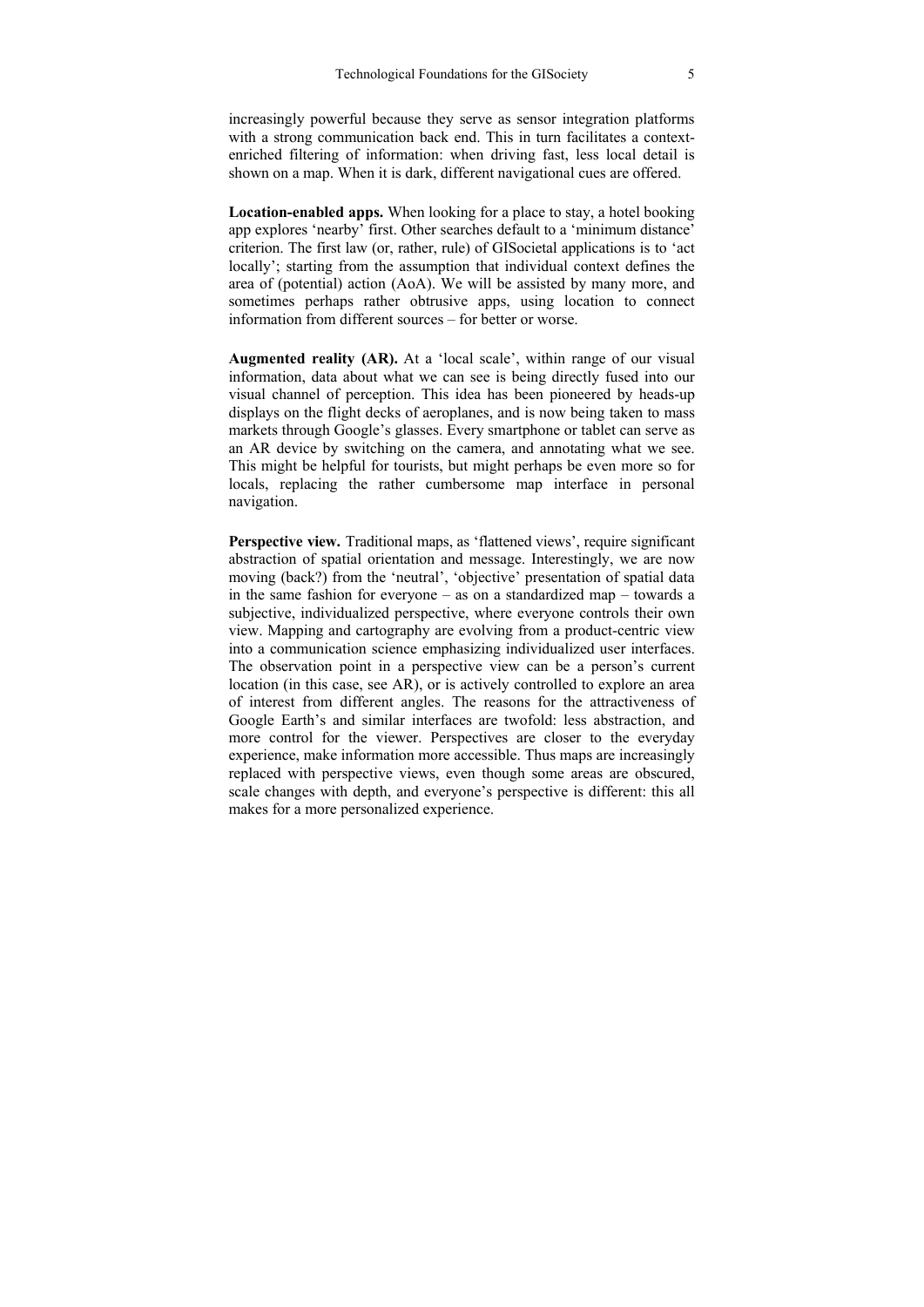#### 6 Chapter One

**Click to touch to kinetics.** Interaction paradigms change, largely because of technological developments. Not to start at the digital dinosaur age of typing-based interaction, the mouse as a point-and-click device used to be the defining means of human–computer interaction. As computers shrink into mobile personal devices which are available in any kind of context, there is no space, and no use for an indirect interaction tool like a mouse. We point and touch with our fingers, giving new meaning to the term 'digital' technology. Today's generation growing up as digital natives will use a mouse-like pointer when 'working' on a desktop, but not for the pervasive interaction in all kinds of mundane tasks. 'The reach of touch', though, is limited – by the size of a screen and the need to be in physical contact. Kinetic interaction through physical gestures is now transitioning from games to more general contexts, generating interesting research questions as to which gestures will emerge as standardized spatial actions, e.g. corresponding to the now familiar pincer movement to change scale on a touch pad. Where do we go from kinetics? Well, research demonstrates the feasibility of mental control. But most of our thoughts are in specific languages. Thus it might be easier to stick with touch and motion for now.

**Personal and inter-personal devices.** Similar to the emergence of the personal computer some thirty years ago, another big step has led to a personal device in everyone's pocket. Computer classrooms are already on their way into the dustbin of history, as there is no need for pupils to go to a computer any more since devices are always with them. Meetings and presentations are labelled 'BYOD' ('bring your own device'), to facilitate digital interaction and tools. Watching many individuals today demonstrates that personal devices are considered an integral extension of one's self and that the majority of interactions, and perhaps of learning, occur through digital interfaces (Strobl, 2007), even when there would be alternative 'face-to-face' means of communicating. This development has come about thanks to personal devices serving as very effective, multifunctional communication assistants (remember, some early smartphones were branded as 'communicators'). Frequently, the main purpose is communication; instead of, originally, being only marginally connected with computers. Much of what serves the purpose of connecting people and interests via telecommunication, the lightweight personal character of devices, plus direct-touch interaction obviously facilitate collaborative action. Interacting jointly in front of one display is certainly done more now than when the holder of the mouse was in exclusive control.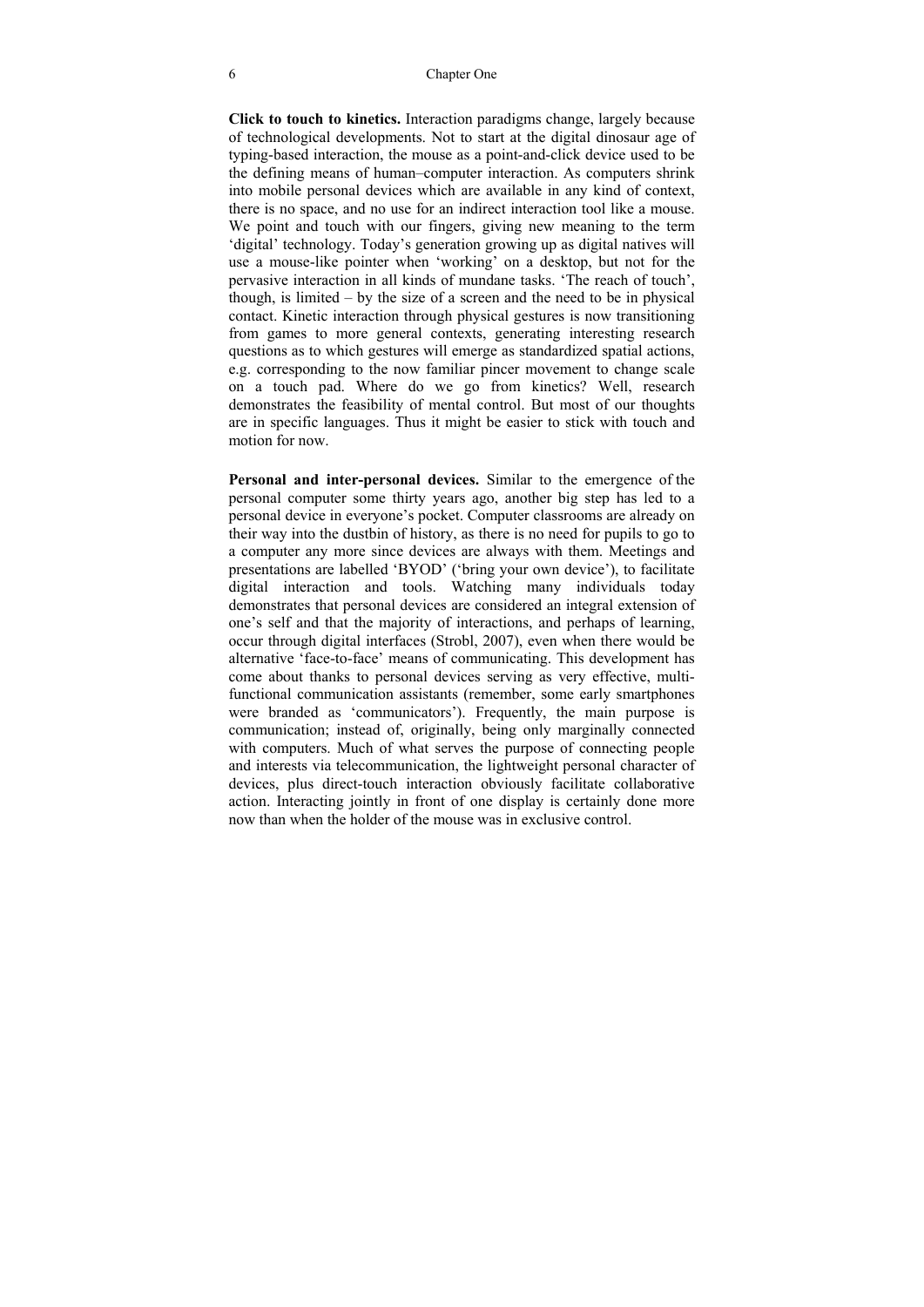Many more technical developments could be listed here as driving forces for change, for change in individuals' actions, change in how communities and societies work, and of course change in the skills and qualifications to be considered in education. One example of a rather invisible development at the back-end of digital interfaces discussed above is the emergence of cloud computing. Having originally started with email and now expanding into virtually all areas of computing, only a web browser or a dedicated app is needed to do the job. All storage and functionality, plus the authentication required for access, are available online 'on the Internet'. Users tare not tied to just one or a few computers where 'their' data and software are installed; essentially any kind of Internet connection is sufficient.

 This paradigm change in computing has far-reaching consequences, and perhaps the biggest game-changer of all is the perspective of 'everybody' using an impressive array of digital technologies. Much lower levels of computing skills are needed, and end users can focus more on what to do and less on how to do things. The need to manage one's own computer has been removed, personal devices serving as access points to cloud services which update themselves and are easily interchangeable.

### **3 Technology Education?**

Exploring these and other current and emerging technologies relevant from a geospatial viewpoint gives rise to questions of educational objectives. While technology education is a value in and of itself (as outlined in NRC, 2006), it is not the focus of discussion here. Citizens in a GISociety require competences based on technologies, but relating to their personal lives and participation in society.

Maps, images and other sensor readings are frequently viewed as digital representations, depicting models of the real world. This virtual world helps with monitoring, understanding and managing the real world. While this concept of a duality of the real world and its virtual representation (Strobl, 2009) is helpful in typical GIS applications, it falls short when exploring the role of geospatial technology brought into individuals' lives through personal devices.

We increasingly observe a fusion of real and virtual worlds in people's lives. Digital communication and action create realities, and a virtual representation might be more relevant than its physical counterpart. The separation of the real world and its virtual model is giving way to an integrated entity, which is perhaps best conceptualized as a 'Digital Earth'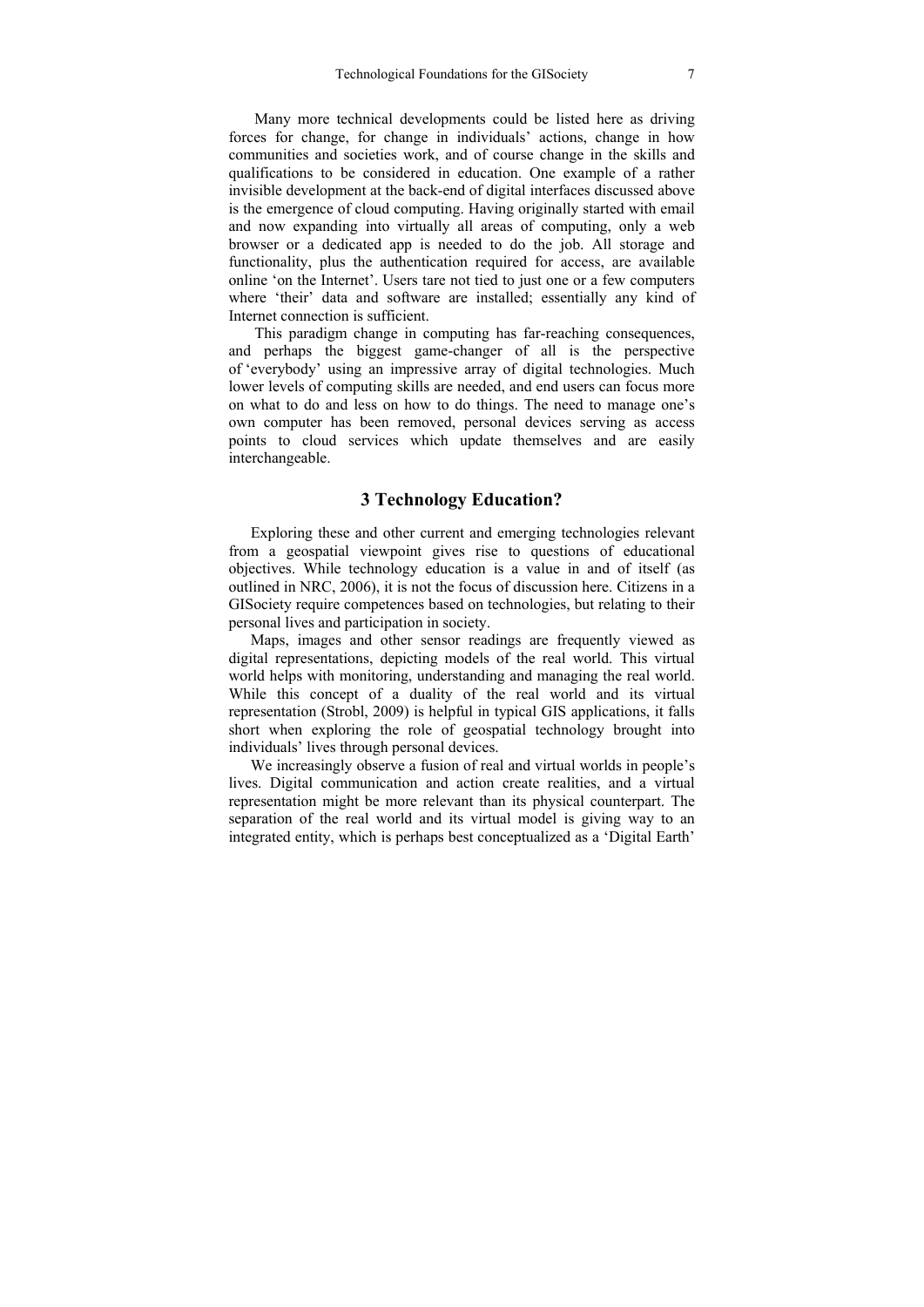framework where digital interfaces define and facilitate the interaction patterns among people (Fischer, 2008), between people and their environments, and are constituent for a GISociety.

Such a 'Digital Earth' (Craglia et al., 2008) clearly generates new demands on competences and skills. Many of these are explored in this book. Beyond that, education needs to explore the additional risks and dangers associated with emerging technologies. Location is an extremely powerful factor in privacy considerations, precisely because it allows the joining of small bits of information. Therefore a critical assessment of possible violations needs to be an integral part of learning. While opting in via a disclose-my-location-for-my-current-task button would be desirable, frequently not even an opt-out option is granted. We have seen anecdotal evidence of the potential of face recognition for tracking individuals, even without using a personal device: awareness of the risks associated with a highly connected digital society is a primary aim of all education.

Participation is a broadly used buzzword in many domains. The step from the Internet as just another media pathway towards 'web2.0' where the separation of sender and recipient, of author and reader, is giving way to a prosumer who can swap the roles of creator and user of information anytime is also taking place in the geospatial context (Scharl  $\&$ Tochtermann, 2007). Increasingly a passive, 'consumerist', role is being replaced by a more active participation in a multi-way communication culture of 'likes', ratings and comments. Participating in a GISociety starts with these established actions, but expands towards contributions to OpenStreetMap (Ramm & Topf, 2009) as the 'Geographers' Wikipedia', the uploading of a hiking track to a community website, and the volunteering of skills and expertise for a regional portal. However, contributions of geospatial information are currently both heavily gendered (i.e., almost exclusively male) and limited to educated strata of society (Steinmann, Häusler, Klettner et al., 2013), providing ample scope for specific education strategies.

 Of course the GISociety is only one of many overlapping perspectives on a rapidly evolving digital age. Yet, as people are always present in a place, interact within the spaces of their environment, take interest in regions and destinations and think about the world's dynamics, geographic information plays an indispensable role in life. Perceptions of, and thus actions in, the 'Digital Earth' are greatly influenced by the geospatial technologies available. Teaching and learning with these is, and will be, a stimulating challenge.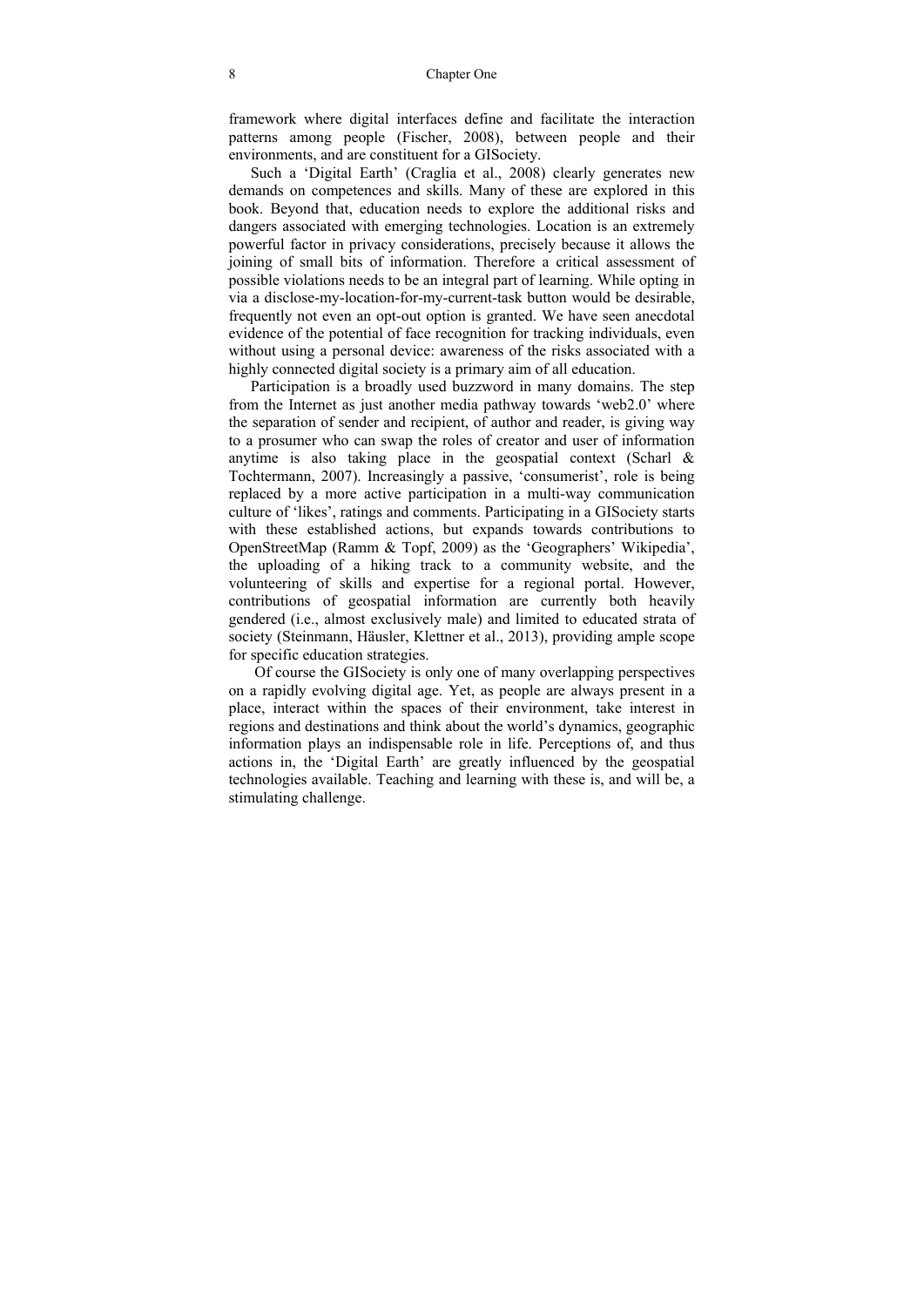### **References**

- Anon. (2003): 'The Revenge of Geography'. *The Economist* 366 (8315), (15 March 2003), 19–22.
- Cairncross, F. (1995): 'The Death of Distance'. *The Economist* 336 (7934) (30 September 1995), 16–17.
- —. (1997): *The Death of Distance*. Cambridge, MA: Harvard Business School Press.
- Fischer F. (2008): 'Location Based Social Media Considering the Impact of Sharing Geographic Information on Individual Spatial Experience'. In: A. Car, G. Griesebner & J. Strobl (eds.), *Geospatial Crossroads @ GI\_Forum '08. Proceedings of the Geoinformatics Forum Salzburg*. Berlin: Wichmann, 90–96.
- Goodchild, M.F. (2011): 'Formalizing Place in Geographic Information Systems'. In L. M. Burton, S. P. Kemp, M.-C. Leung, S. A. Matthews & D. T. Takeuchi (eds.), *Communities, Neighborhoods, and Health: Expanding the Boundaries of Place*. New York: Springer, 21–35.
- Gould, M., Craglia, M., Goodchild, M. F., Annoni, A., Camara, G., Kuhn, W., Mark, D., Masser, I., Maguire, D., Liang, S. & E. Parsons (eds.) (2008): 'Next-Generation Digital Earth'. *International Journal of Spatial Data Infrastructures Research* (3), 146–167.
- NRC (2006): *Learning to Think Spatially: GIS as a Support System in the K-12 Curriculum*. Washington, DC: National Academics Press.
- Ramm, F. & Topf, J. (2009): *OpenStreetMap: Die freie Weltkarte nutzen und mitgestalten*. 2nd edn. Berlin: Lehmanns Media.
- Scharl A. & Tochtermann, K. (eds.) (2007): *The Geospatial Web. How Geobrowsers, Social Software and the Web 2.0 are Shaping the Network Society*. New York: Springer.
- Steinmann, R., Häusler, E., Klettner, S., Schmidt, M. & Lin, Y. (2013): 'Gender Dimensions in UGC and VGI: A Desk-Based Study'. In T. Jekel, A. Car, J. Strobl & G. Griesebner (*GI\_Forum 2013*), *Creating the GISociety*. Berlin/Offenbach: Wichmann & Wien: Austrian Academies of Sciences Press, 355–364.
- Strobl, J. (2007): 'Geographic Learning in Social Web Environments'. In S. Catling & L. Taylor (eds.), *Changing Geographies: Innovative Curricula*. Oxford: IGU Commission for Geographical Education / Oxford Brookes University, 327–332.
- —. (2009): 'Geo-ICT: Connecting Physical and Virtual Geographies'. In H. Scholten, R. van de Velde & N. van Manen (eds.), *Geospatial Technology and the Role of Location in Science*. Berlin: Springer GeoJournal Library, Vol. 96, 187–199.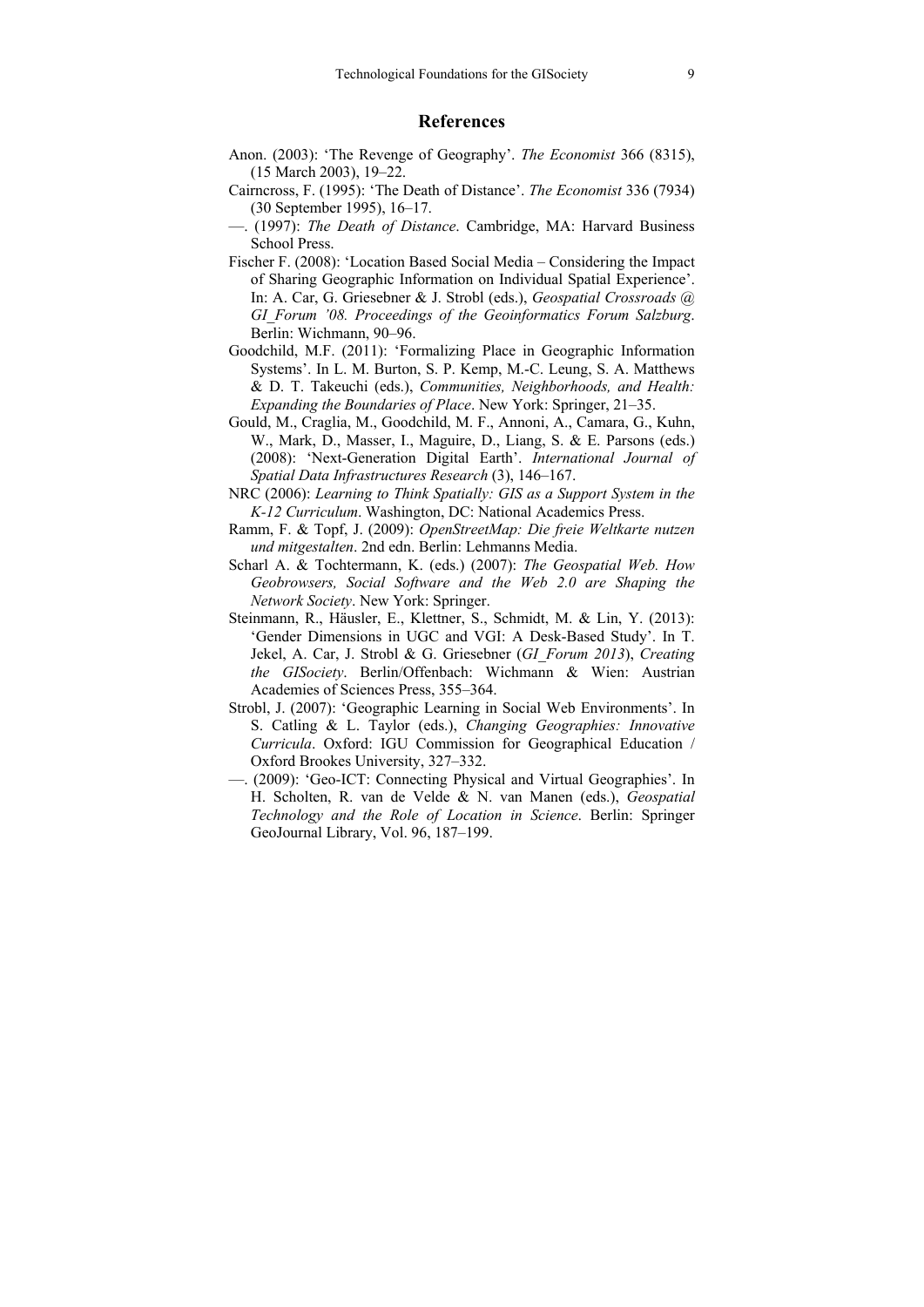### CHAPTER TWO

## EVERYDAY GEOMEDIA USE AND THE APPROPRIATION OF SPACE

## FLORIAN FISCHER

#### **Abstract**

The geoweb (i.e. the convergence of geospatial technology, mobile web technologies and social media) has recently enabled an environment for mass participation in the production and distribution of geographic information. A vivid mash-up culture, resulting in the emergence of a variety of geomedia, is promoting space to a new paradigm for online search, communication and interaction. Geomedia provide a way to gather data concerning physical location in today's networked and multiplexed spatialities. While everyday life is shaped by physical nomadism, flexibilization, fragmentation and global flows of goods and services, geomedia facilitate new relationships between people and places far beyond a filtering by physical proximity alone. Geomedia serve users wishing to master urban heterogeneity and are used to facilitate new forms of empowerment in the appropriation of public space. Contributing users become new gatekeepers who mediate between local businesses and customers. New modes of the production of spatial meaning emerge, including interest groups with the capability of contributing to the process. Hence users of these services can be considered as agents of change in networked urbanity. We have only just begun to understand how digital citizens re-form public space in the context of its transformation by the geoweb. Based on a case study, this chapter reveals the transformative capacity of the geoweb for the 'making' of public space. It depicts the filtering, sorting and commodification of public space, and the role of different modes of collaborative mapping.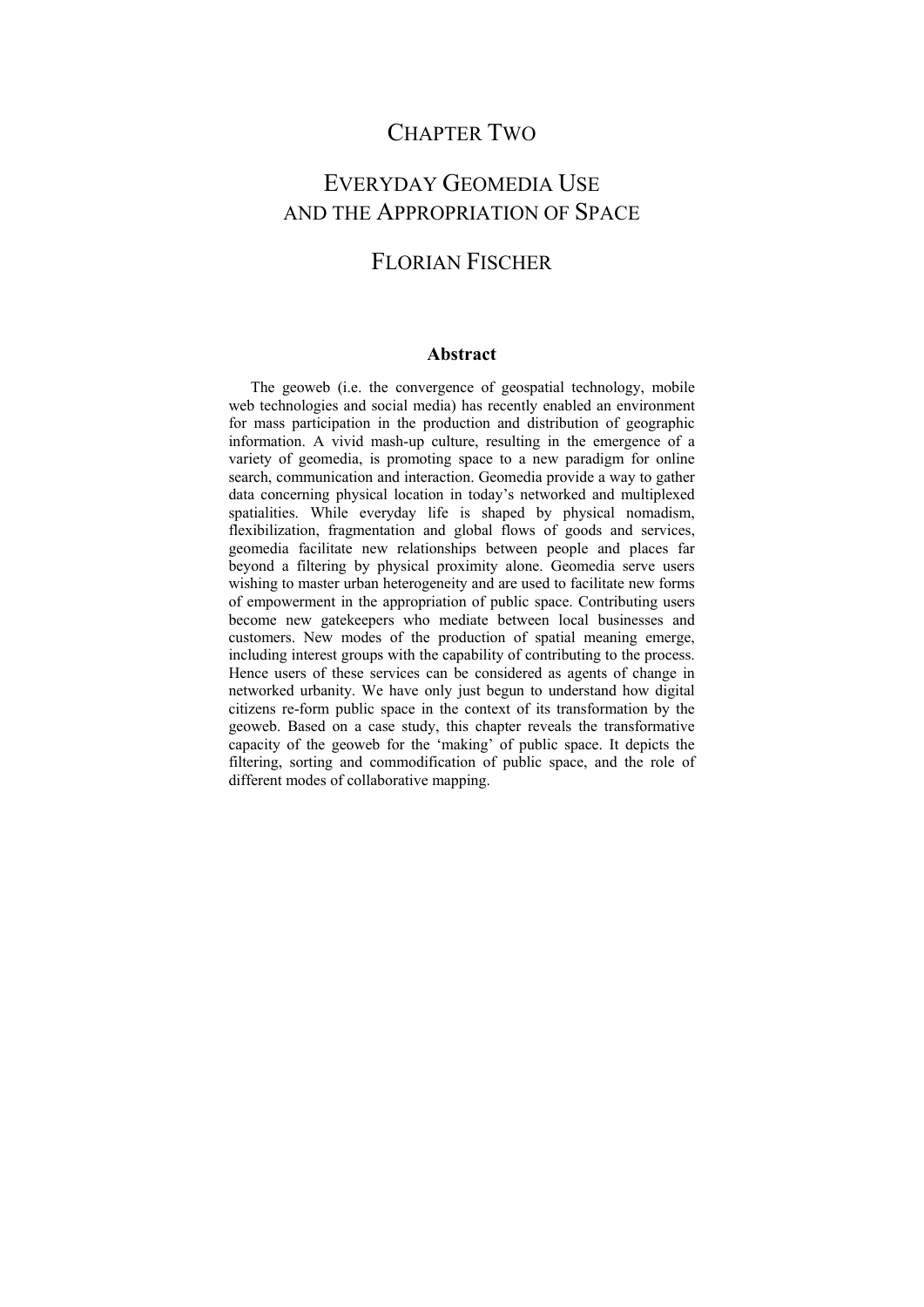#### **1 The Geoweb**

The geoweb environment is normally associated with digital maps, routing services and locating services, but it also describes a broader phenomenon concerning the convergence of mobile communication, Internet technology and geospatial technology.

The geoweb links potentially global web-based activities to territorial snippets on the earth's surface and enables people to act upon, or with reference to, a location (be it their own, or that of an object or person). This ability is facilitated by a user-friendly environment for the geospatial organization and use of information, services and applications on the **Internet** 

The geoweb facilitates the democratization and increasing ubiquity of the production and distribution of geographic information on the Internet. It has disrupted a GIS-industry with its institutionalized practices for the capture, processing and provision of geospatial services for specific scientific, political and economic target groups. Two major shifts can be identified. First, a ubiquitous and user-friendly provision of geospatial services has extended the potential market for geographic information beyond GIS-experts towards a mass market of Internet users, and opened up an unforeseeable range of novel practices in everyday life. Second, the social software approach has democratized the production of geographic information, making every user into a potential contributor, allowing everyone to share, communicate through, collaborate in and produce geographic information.

#### **2 The Democratization of Geographic Information**

For a number of years, the production of geographic information has rested in the hands of private and governmental mapping agencies that spent billions to create large-scale geographic data sets, run frequent updates and provide geographical completeness. This costly process is a driver for the collection of only a limited and rigorous selection of geographic information – that is, the production of geographic information aligned to the narrow demands of certain administrations (see upper section of Figure 2-1) and enterprises or, at best, to the most popular everyday demands (e.g. navigation services), as the costs of production are very high (Fischer, 2010a). Google Maps, Bing Maps, Yahoo! Maps and not least the OpenStreetMap (OSM) have overcome these previous shortcomings. Free-of-cost geo-browsers have revolutionized the domain of consumer and citizen services, focusing on social location applications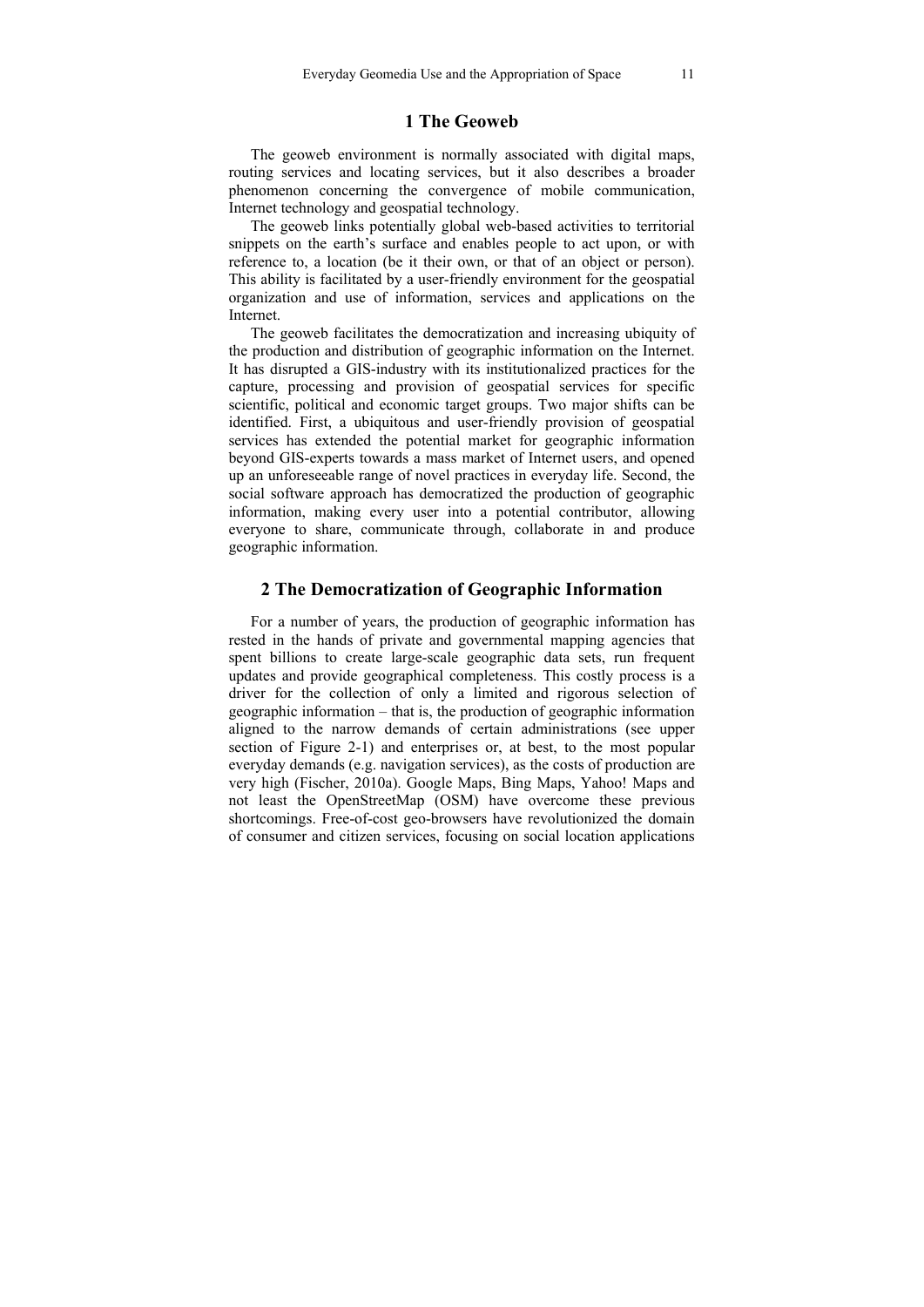for leisure, tourism, entertainment and political participation (Fischer, 2010b).

First, they provide a graphical interface for a global coverage of map and satellite data, following a model of free mapping services: the use is broadly free, but apart from OSM, the geo-data is not freely accessible. Secondly, geobrowsers provide a central functionality that allows combination with hitherto unavailable spatial web resources, for example a geocoding service that converts an address or place name to coordinates (Purvis & Svennerberg, 2010). In combination with their free mapping services and APIs (Application Programming Interfaces), new geo-aware media (or geomedia) have emerged that link, process and visualize content from multiple sources by geographic reference in a way that is seamless to the user. These are termed mapping mash-ups (Carl, Zund & Zund, 2008). The introduction of geobrowsers is commonly considered a landmark for the growth of the geoweb environment as they supported the colonization of a mass-market segment (see lower section of Fig. 2-1) of Internet users by spatializing web services (Fischer, 2010a).



Figure 2-1: Geobrowsers serve the massmarket segment of Internet users, while GIS-experts produce and lay users consume geographic information (own illustration)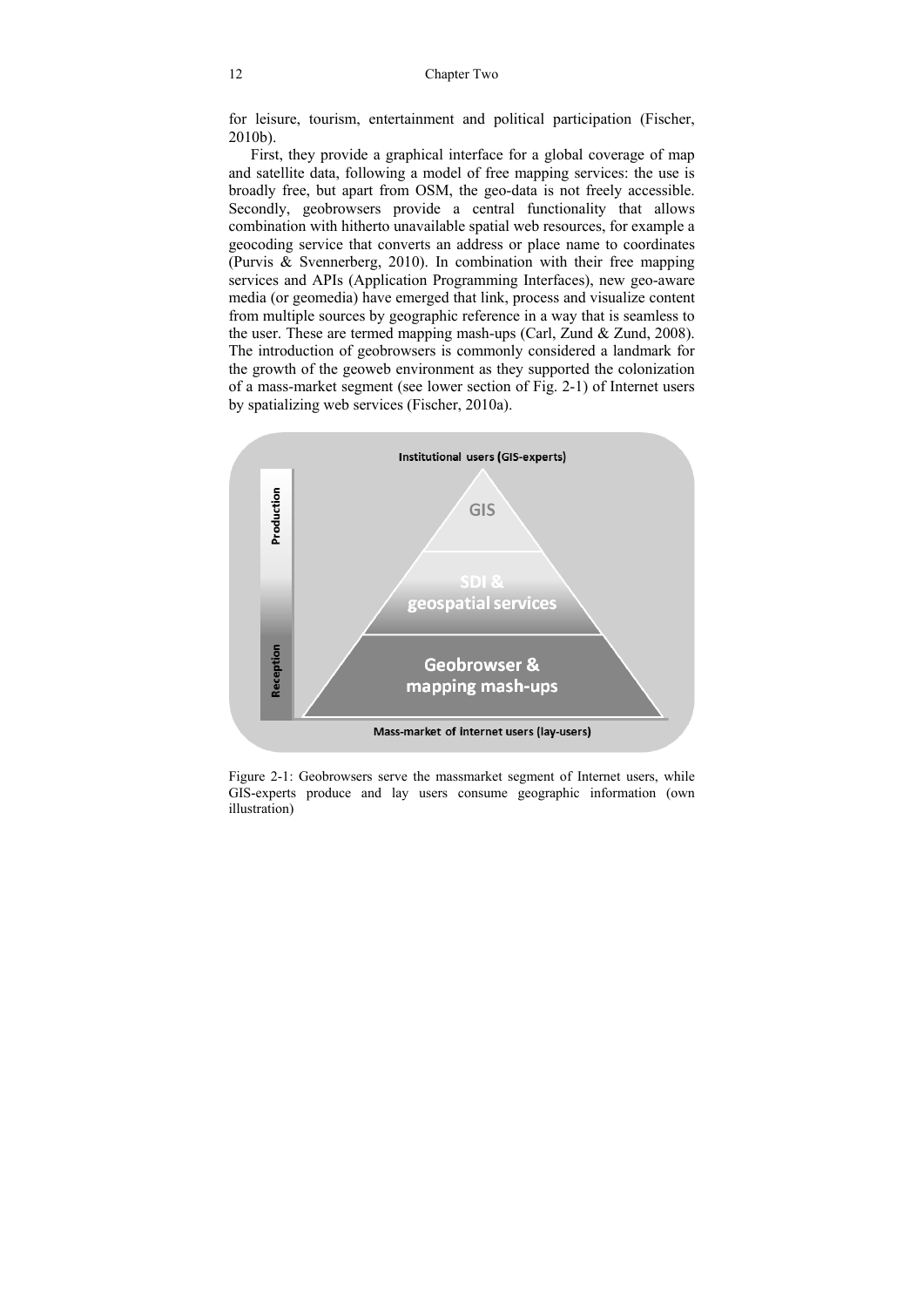The shift of geomedia towards social software and geo-tagging lays the foundation for a 'democratisation of cartography' (Crampton, 2010, 37), i.e. the creation of a vast number of mapping mash-ups that bears upon everyday activities, and user-driven modes of production and coproduction of geographic information. It is thus symptomatic of geomedia to absorb, or become conflated with, the social software domain, and let users share, collaborate and communicate through geographic information (Scharl & Tochtermann, 2007; Gordon, 2007; Crampton, 2010).

In order to organize these increasing streams of textual and non-textual information in online communities, and in web2.0 in general, geomediabased communication became popular, allowing location to be the organizing principle (Lapenta, 2011). Various geomedia applications are linked to online communities, or are even entirely based on an approach to share, communicate and collaborate in online communities according to a common framework of orientation, i.e. geographically explicit references. These include text, audio, video or any other type of media that is linked to coordinates that reference a geographical territory by a geo-coded point, line or area. Geo-tagged communication in online communities radically changes 'the ways we visualize and understand the world around us  $-$  its places, geographies, and relationships' (Crampton, 2010, 37). Thereby it calls for an understanding of the practices of geo-tagging and how they are intertwined with everyday spatialities.

### **3 Mapping Becomes a Conversational Concept of Communicating**

Geo-tagging for communication and cooperation in online communities is implemented on the level of the technological infrastructure by varying modes, degree and depth of prosumption of geographic information. It implies the negotiation of two key elements of spatial data that have, by then, been shaped by an institutionalized process: Location and Attributes (Schuurman, 2004) or 'properties z present at locations x', as Sui and Goodchild (2011, 1743) denote it.

Mapping as a process of communicating 'unary spatial knowledge' (Sui  $\&$  Goodchild, 2011, 1743) from the expert to the user thus becomes a substantially more conversational way of communicating information between users. Those different, but not mutually exclusive, modes of prosumption extend the traditional broadcasting concept of producing geographic information driven by a linear map communication model (Crampton, 2010).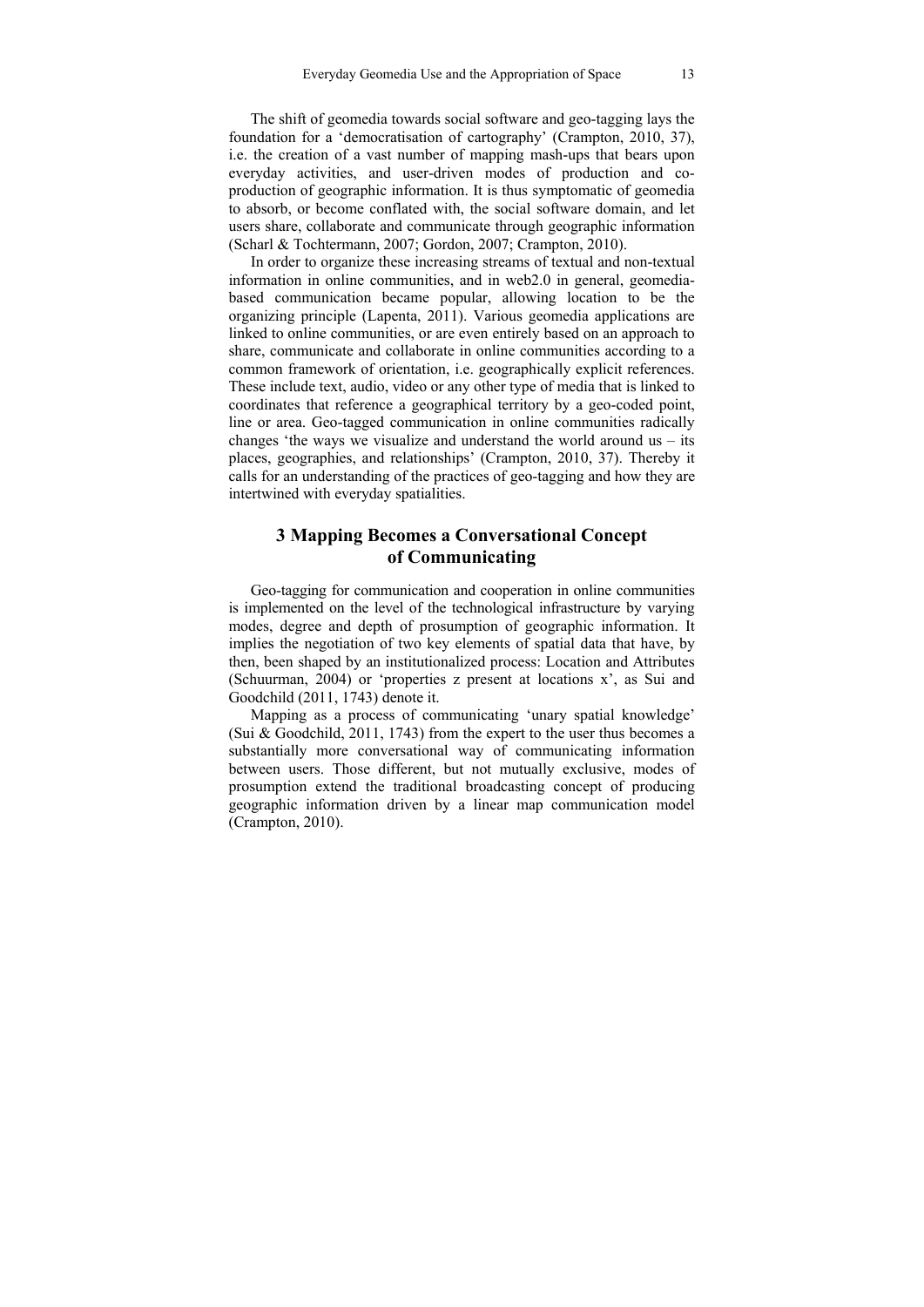#### 14 Chapter Two

According to Schön et al. (2011), online communities can be divided into three classes dedicated to (i) sharing information, (ii) communication and (iii) collaboration. Applied to geomedia applications, these three modes of prosumption allow for a systematic overview of the conversational aspects of geomedia applications.

**Sharing.** Applications for sharing geo-tagged media resources are based on an approach similar to platforms for the sharing of photos (e.g. flickr.com), movies (e.g. youtube.com) or bookmarks (e.g. delicious.com). Active users share information about a location, such as their whereabouts, the situation on the roads on which they are driving, good supermarket offers, free parking places, emergency situations, and other observations about their everyday surroundings. All this information is captured and collected by the social location application and distributed to the online community in a process known as 'location-sharing' (Tsai et al., 2009). Facebook Places, Plazes.com, Dopplr.com and Google Latitude are exemple applications where users share their previous, actual or future whereabouts. Location-sharing is applied mainly in order to keep a geographical diary and to obtain information about the surrounding area, but it is also used to organize spare-time activities or meet up with nearby friends (Fischer, 2009).

Various social location applications exist for sharing outdoor activities in online communities, such as GPSies.com, Bikemap.net or Wandermap.net. In these online communities, active users share hiking and cycling routes, or jogging tours they have accomplished. All routes are compiled and made searchable by the platform operator. A multifaceted source of individual routes for outdoor activities emerges, enriching the structuring of the recreational experience (Fischer, 2011). An international stir was created by the application Ushahidi (ushahidi.com), a platform that informs 'crisis mapping' and empowers global citizen journalism by usergenerated reports from political and areas of natural disasters, like Sri Lanka, Haiti, Japan or Kenya (Schenker, 2009; Bulkley, 2010; Naone, 2011). Crisis mapping is commonly understood as the creation, analysis and visualization of real-time data to support humanitarian response in crisis areas (Meier, 2009). Users of Ushahidi typically share reports from inside a crisis area by way of geo-tagged text messages and photos. This enhances a people-centred information collection for analysis and visualization by crisis reaction forces, help in the field, and an international audience. Generally the prosumptive activity of sharing establishes user-generated collections of geographic information that are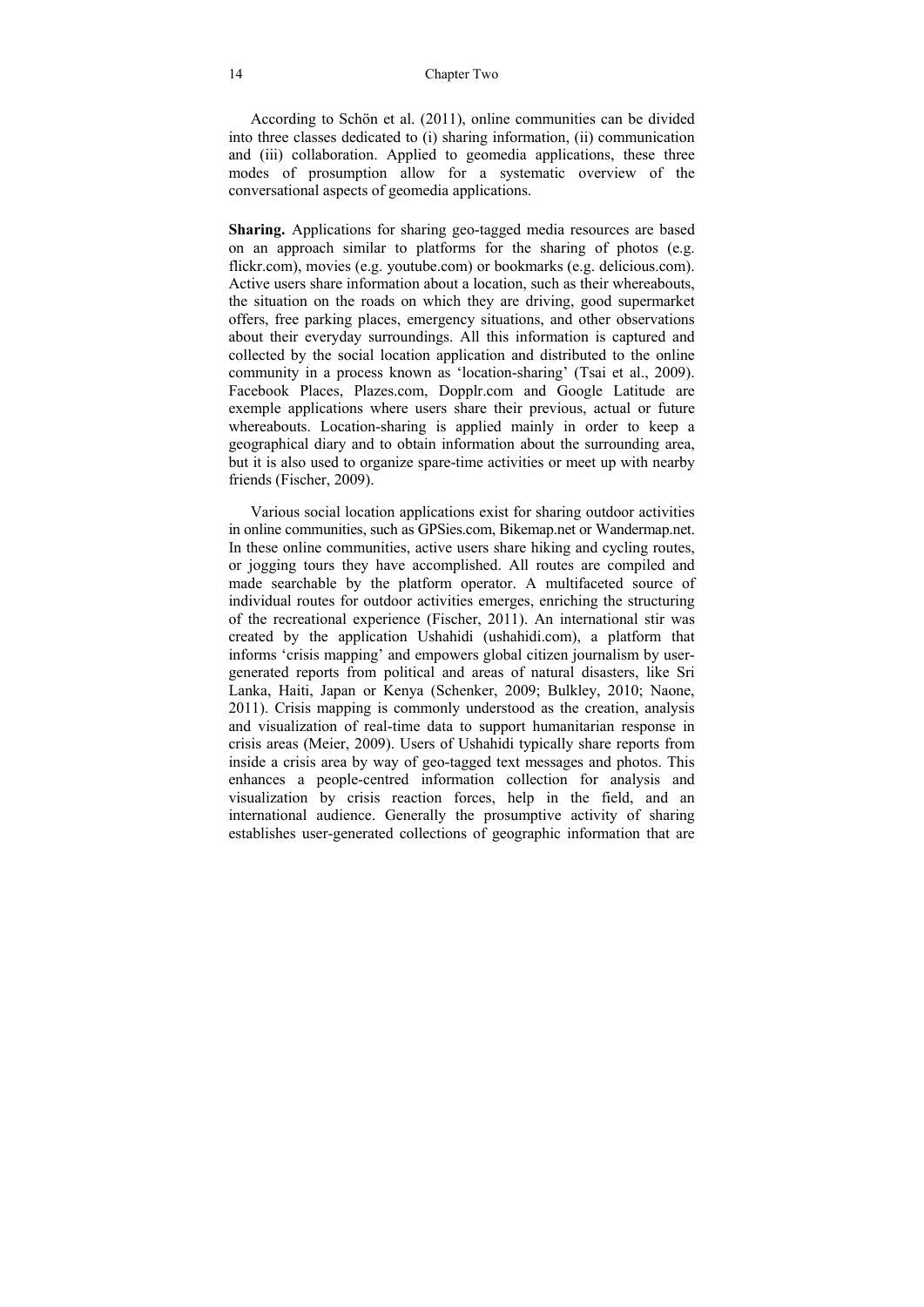published to a mainly unrestricted audience. However, the collections might be filtered according to the privacy issues of the contributing users, or they might be intensively processed by the platform operator before being published.

**Communication.** Communication as a form of prosumptive activity concentrates on the discussion, collection and exchange of information, opinions and experiences bounded by geographical reference. Hence it aims at communication and opinion-forming about distinct locations. Examples are local search applications such as Yelp.com, Qype.com, Google Places or CitySearch.com, where active users contribute comments and ratings about services and goods within the everyday living environment. Like local search applications, the recreational platforms Outdooractive.com, Tripadvisor.com and DeineBerge.de allow users to review and comment on outdoor activities and accommodation. Platforms for public participation regularly encourage user-centred communication about places for urban planning and urban management. For example, applications like Wildurb.at or YouXcity.com are implemented to facilitate public discussion and opinion-forming about distinct locations.

**Collaboration.** Applications can facilitate collaboration between users to create geographically referenced content or services in a concerted way. In doing so, active users pursue a common goal, intention or challenge. A notable example is the OpenStreetMap (OSM) project, founded in 2004. Contributors to OSM (openstreetmap.org) aim to create a map of the world at no cost that is usable for all. Members of the OSM community capture geo-data about anything of interest and compile it into a database. Another example is Wikimapia.org, a free editable map that allows users to add information for any location in the world. It combines Google's digital mapping with a wiki system. Users can mark out a polygon to tag locations, and link text, video or any other media to it. Another form of collaboration is introduced by location-based games. They incorporate geo-tagging to link up material space with game space. The players interact with each other through geo-tagged locations in order to fulfil a task or to challenge each other, as with the applications Tourality (tourality.com) or FastFootChallenge (fastfoot.mobi). This gamification of space reconfigures spatialities as it supports new arrangements of sociospatial practice and changes existing spatial settings (Fischer, 2013).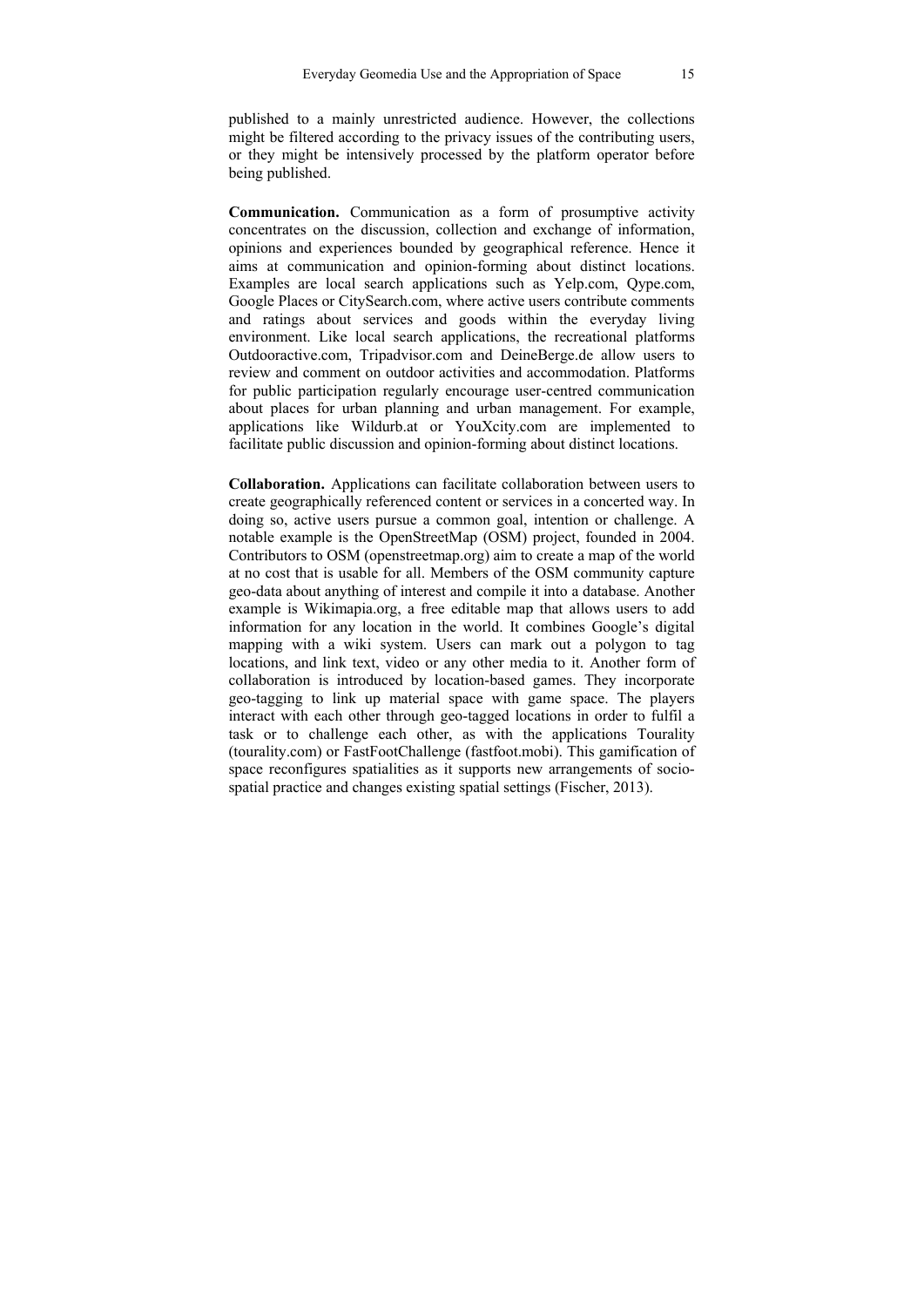#### 16 Chapter Two

**Degree and Depth of Prosumption.** There are three basic ways of prosuming geographic information: community-based, editorial-based and aggregation. In addition to platforms based solely on the contributions of online communities, some platforms combine prosumption with data from mapping agencies or editorial-based content, such as Falk.de, Bing, Twitter Maps (www.microsoft.com/web/solutions/bing-twitter.aspx), which aggregates and geo-references tweets from twitter.com, as Google Places does to a certain degree, from various prosumed information sources. Furthermore, there is a difference in the depth of prosuming geographic information: on the one hand the capturing of locations of people, objects and resources by means of geographic coordinates, and on the other, the addition and enrichment of attributes of locations by means of a description, classification or discussion. Platforms may focus on both or either (Fischer, 2010a). Plainly worded and with reference to the conceptional construct of a Point-of-Interest, either the point or the interest or both are put in the prosumers' main focus of activity. Both can then be subject to user-driven enrichment, discussion and negotiation by mode, degree and depth of prosumption.





This overview depicts the range of models of cooperation and integration of user-generated geographic information in geomedia applications. It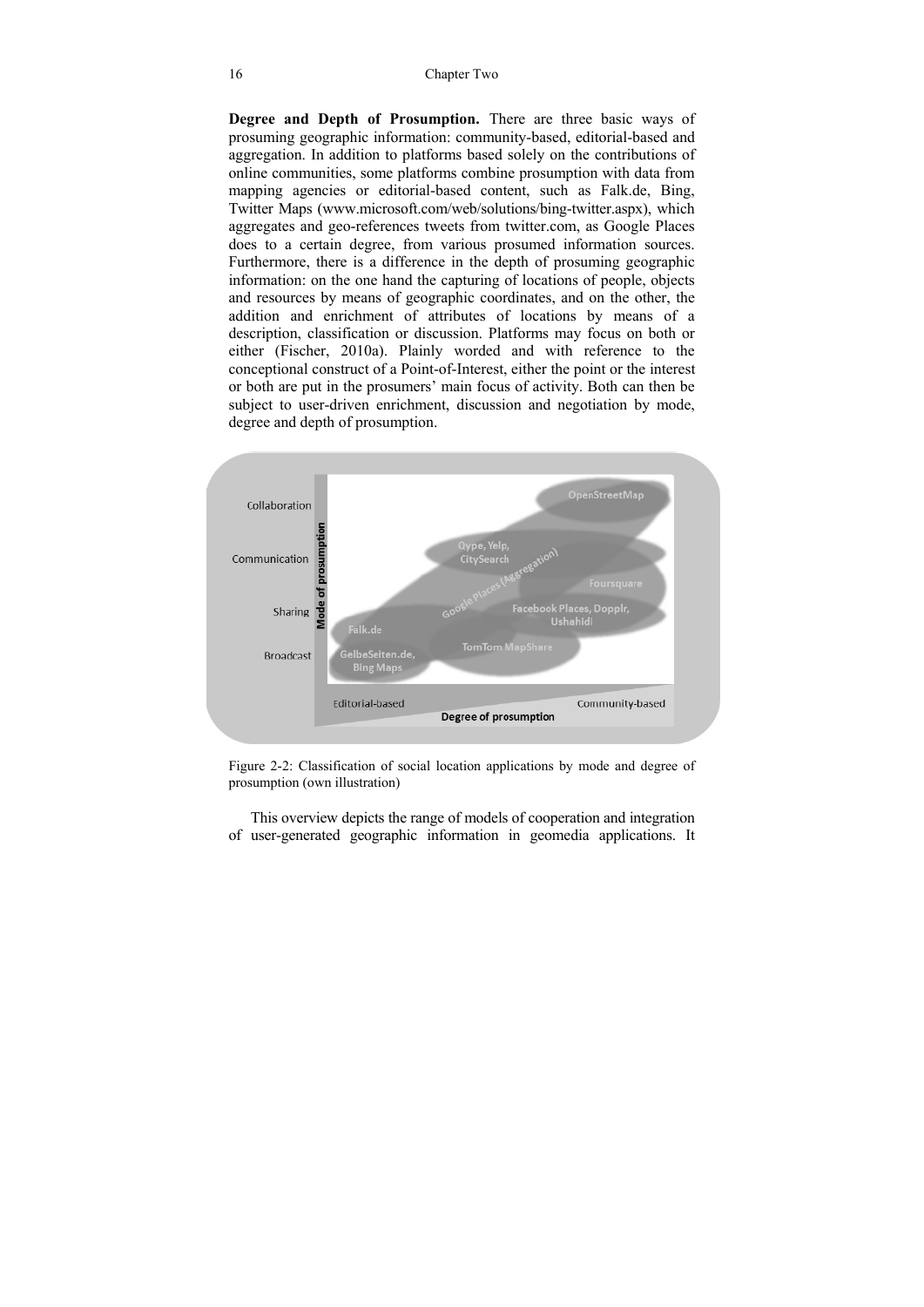provides an understanding of how user-generated geographic information differs conceptually from, and may supplement, institutionalized processes of collecting geographic information. Furthermore, it elaborates how mode, degree and depth of prosumption provide a general framework for the participation and cooperation of users, and how these different forms of interactions are transformed into geographic information.

#### **4 From Mapping Space to Coding Space**

While these transformations concern the very nature of geoinformation for knowledge construction about space and its embeddedness in everyday contexts, geomedia facilitate an ever-increasing interweaving with everyday spaces: they are interfaces that drive interactions with any spatial resource. In this way geomedia applications expand the perspective of geovisualization from task-orientated information retrieval for spatial decision-making to infrastructures that make an urban space of networked places searchable, accessible, negotiable and perceptible, and thereby also co-constitute it.

Social location services are typified as a new aspect of this kind of application, grounded on participative practices of authoring, dissemination and consuming distinct geo-coded tags, narratives and discussions, as on yelp.com, foursquare.com or bikemap.net, for example. Thereby, social location services provide additional technologies to create new contexts of negotiation, visibility, memory and anticipation that change the sociospatial arrangements in cities (Gordon, 2008). This assumption is underpinned by general research on geographical information systems (GIS) and geography (Harley, 1989; Wood, 1992; Pickles, 1995; Elwood, 2007). Based on their work, social location services can be seen as serving as an intermediary for urban activities that produce new codings, practices and possible geographies.

However, it is arguable how users adopt certain sets of functionalities in the context of everyday urban life, eventually enacting urban space.

Rob Kitchin and Martin Dodge (2011) developed a concept of *code/space* and *coded space* in order to understand the logic of new media and their interweaving with space. In a *code/space*, people depend on software to do things and cannot do without it. In the related concept of *coded space*, software modifies or extends the production and functioning of space. Without software the spaces continue to function as intended but without any additional features (Kitchin & Dodge, 2011). Urban space needs to be considered as a context, being (re-)created by the ongoing, everyday practices of its users, such as inhabitants, tourists, workers, students or shoppers (de Certeau, 1984; Lefebvre, 1991). Progressing from